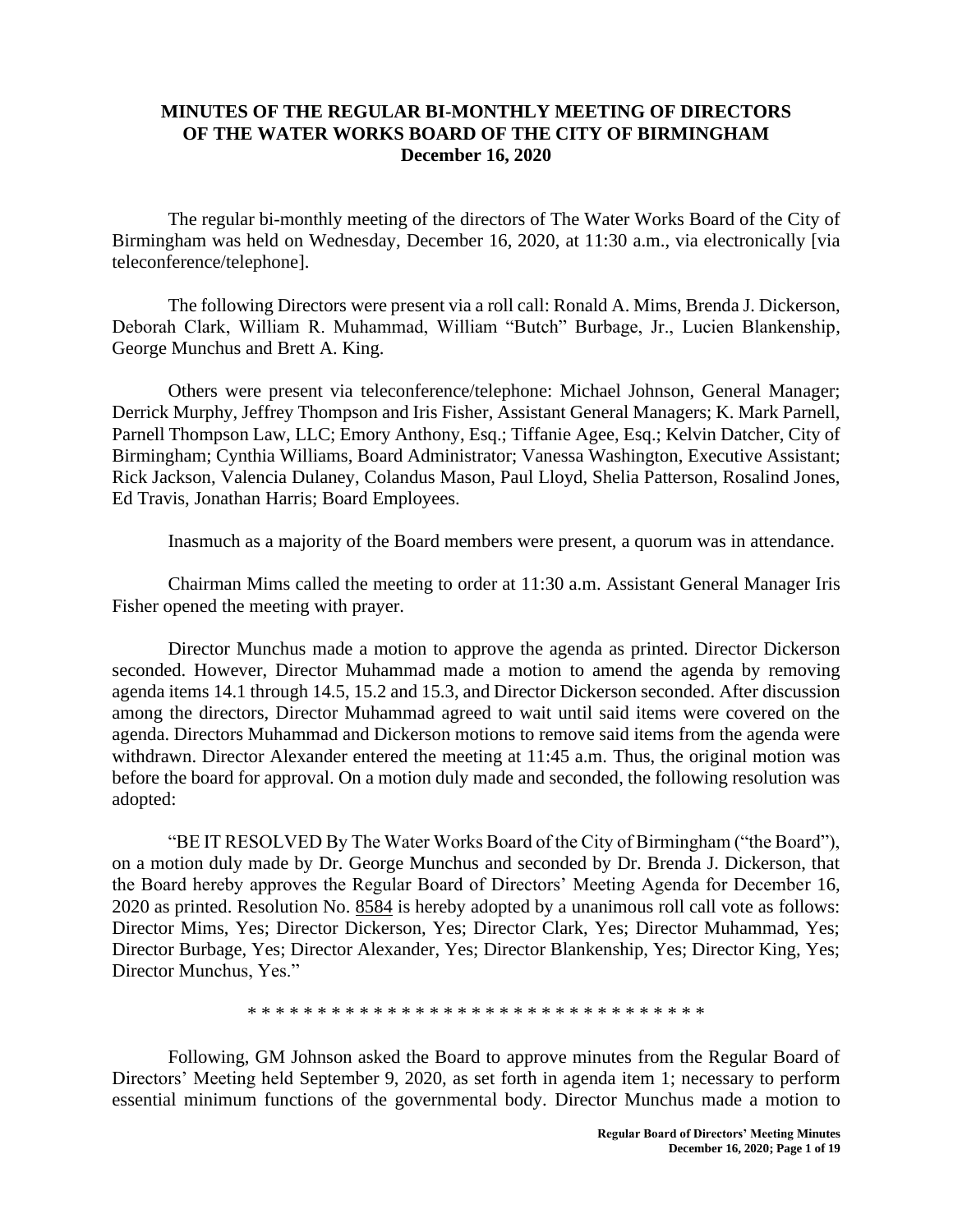approve said item. Director Dickerson seconded the motion. A director stated she did not have an opportunity to read said minutes. On a motion duly made and seconded, the following resolution was adopted:

"BE IT RESOLVED BY The Water Works Board of the City of Birmingham ("the Board"), on a motion duly made Dr. George Munchus and seconded by Dr. Brenda J. Dickerson, that the Board hereby approves minutes of the following meeting:

■ Regular Board of Directors' Meeting held September 9, 2020

Resolution No. 8585 is hereby adopted by a voice vote as follows: Director Mims, Aye; Director Dickerson, Aye; Director Clark, Abstain; Director Muhammad, Aye; Director Burbage, Aye; Director Alexander, Aye; Director Blankenship, Abstain; Director King, Aye; Director Munchus, Aye."

\* \* \* \* \* \* \* \* \* \* \* \* \* \* \* \* \* \* \* \* \* \* \* \* \* \* \* \* \* \* \* \* \*

Next, GM Johnson asked the Board to hear a presentation on the following awards: (1) BWW receipt of the Distinguished Budget Presentation Award from the Government Finance Officers Association for Fiscal Year 2020, (2) BWW receipt of the Optimization Award from Alabama Department of Environmental Management (ADEM) for year 2019 for microbial removal at its Western, Putnam and Shades Mountain filter plants and (3) BWW receipt of the 2020 AWWA's Partnership for Safe Water Program, Directors Award for operations at each of its four treatment plants with Putnam receiving the award for the 15th year; necessary to perform essential minimum functions of the governmental body; as set forth in agenda items 2.1 through 2.3 respectively. AGM Fisher presented information on the GFOA Award, and AGM Thompson presented information on ADEM and Safe Water Program Awards. Several directors congratulated staff. One director indicated the necessity of legally awarding employees for going beyond their job duties. Chairman Mims asked the General Manager to send commendations to the participants. There was some discussion on the Employee of the Month as a previous form of monetary award to employees for exceptional work; however, that issue is on hold pending further review by the board. A comment was made that something similar could be implemented.

Following, GM Johnson asked the Board to adopt a resolution authorizing surviving monthly retirement benefits from the Board's Retirement Trust Fund in accordance with the terms of the pension plan and as stated on the attached memo, effective January 1, 2021 for Ms. Joyce S. Hanson, the surviving spouse of Gene R. Hanson; necessary to perform essential minimum functions of the governmental body, as set forth in agenda item 3. Director Mims made a motion to approve said item. Director Dickerson seconded the motion. On a motion duly made and seconded, the following resolution was adopted:

"WHEREAS, Gene R. Hanson, a retiree of The Water Works Board of the City of Birmingham ("The Board"), passed away on December 6, 2020; and

WHEREAS, Gene R. Hanson was receiving, up until the time of his death, monthly retirement benefits from the Board's Retirement Trust Fund in the amount of \$8,385.63, and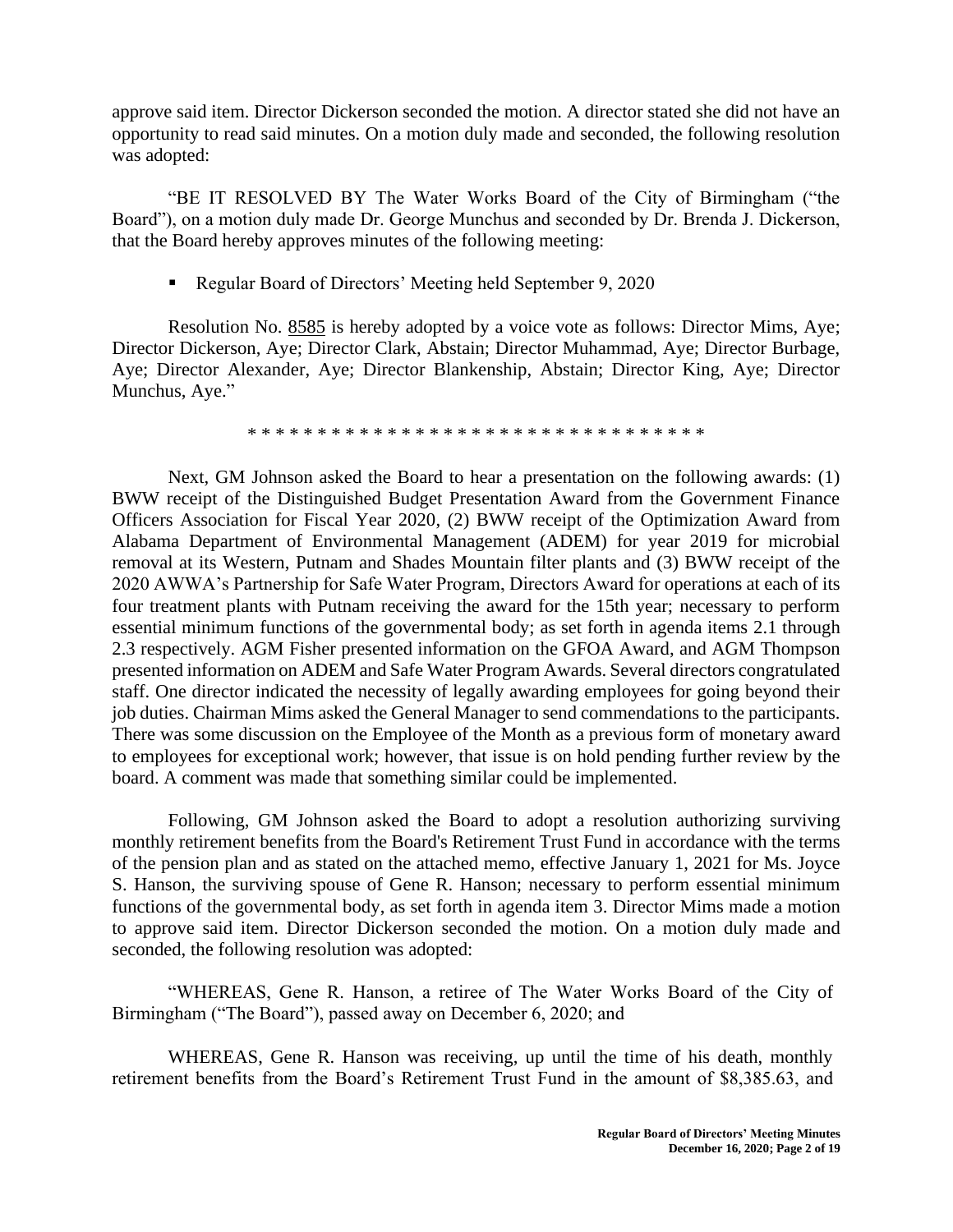under the terms of the Board's Retirement Plan, his spouse is now entitled to receive 50% of that monthly benefit until such time as she either remarries or passes away; and

WHEREAS, the surviving spouse, Joyce S. Hanson will begin receiving her surviving spouse monthly benefit of \$4,192.82, effective January 1, 2021.

NOW, THEREFORE, BE IT RESOLVED By the Board of Directors of The Water Works Board of the City of Birmingham, on motion duly made by Mr. Ronald A. Mims and seconded by Dr. Brenda J. Dickerson, that the Trustee be, and is hereby instructed to pay a pension of \$4,192.82 per month to Joyce S. Hanson from the Board's Retirement Trust Fund, in accordance with the terms of the Trustee Pension Plan, with the payment to be effective January 1, 2021. Resolution No. 8586 is hereby adopted by a unanimous voice vote."

\* \* \* \* \* \* \* \* \* \* \* \* \* \* \* \* \* \* \* \* \* \* \* \* \* \* \* \* \* \* \* \* \*

Next, GM Johnson asked the Board to adopt resolutions for monthly retirement benefits from the Board's Retirement Trust Fund, as stated on the respective retirement calculations, effective January 1, 2021, and commending the following employees for their years of service, necessary to perform essential minimum functions of the governmental body: (1) Isaiah Craig, (2) Timothy Fine, (3) Greg Henslee, (4) Oscar Johnson, (5) Richard Lowery and (6) Terrance Williams, as set forth in agenda item 4.1 through 4.6, respectively. Director Munchus made a motion to approve said item. Director Dickerson seconded the motion. On a motion duly made and seconded, the following resolutions were adopted:

"WHEREAS, Isaiah Craig, an employee of The Water Works Board of the City of Birmingham ("the Board"), is retiring, effective January 1, 2021, at an age of 62, and

WHEREAS, Isaiah Craig has 35 years and 3 months of continuous service with the Board at his retirement date, and in accordance with the terms of the Trusteed Pension Plan, is entitled to receive a monthly Retirement payment from the Board's Retirement Trust Fund in the amount of \$4,556.32; and

NOW, THEREFORE, BE IT RESOLVED By the Board of Directors of The Water Works Board of the City of Birmingham, on motion duly made by Dr. George Munchus and seconded by Dr. Brenda J. Dickerson, that the Trustee be, and is hereby instructed to pay monthly benefit payments of \$4,556.32 to Mr. Craig from the Board's Retirement Trust Fund, in accordance with the terms of the Pension Plan, with the first payment to be made January 1, 2021. Resolution No. 8587 is hereby adopted by a unanimous voice vote."

\* \* \* \* \* \* \* \* \* \* \* \* \* \* \* \* \* \* \* \* \* \* \* \* \* \* \* \* \* \* \* \* \*

*"*WHEREAS, Isaiah Craig, an employee of The Water Works Board of the City of Birmingham, is retiring, effective January 1, 2021, after 35 years and 3 months of service with the Board; and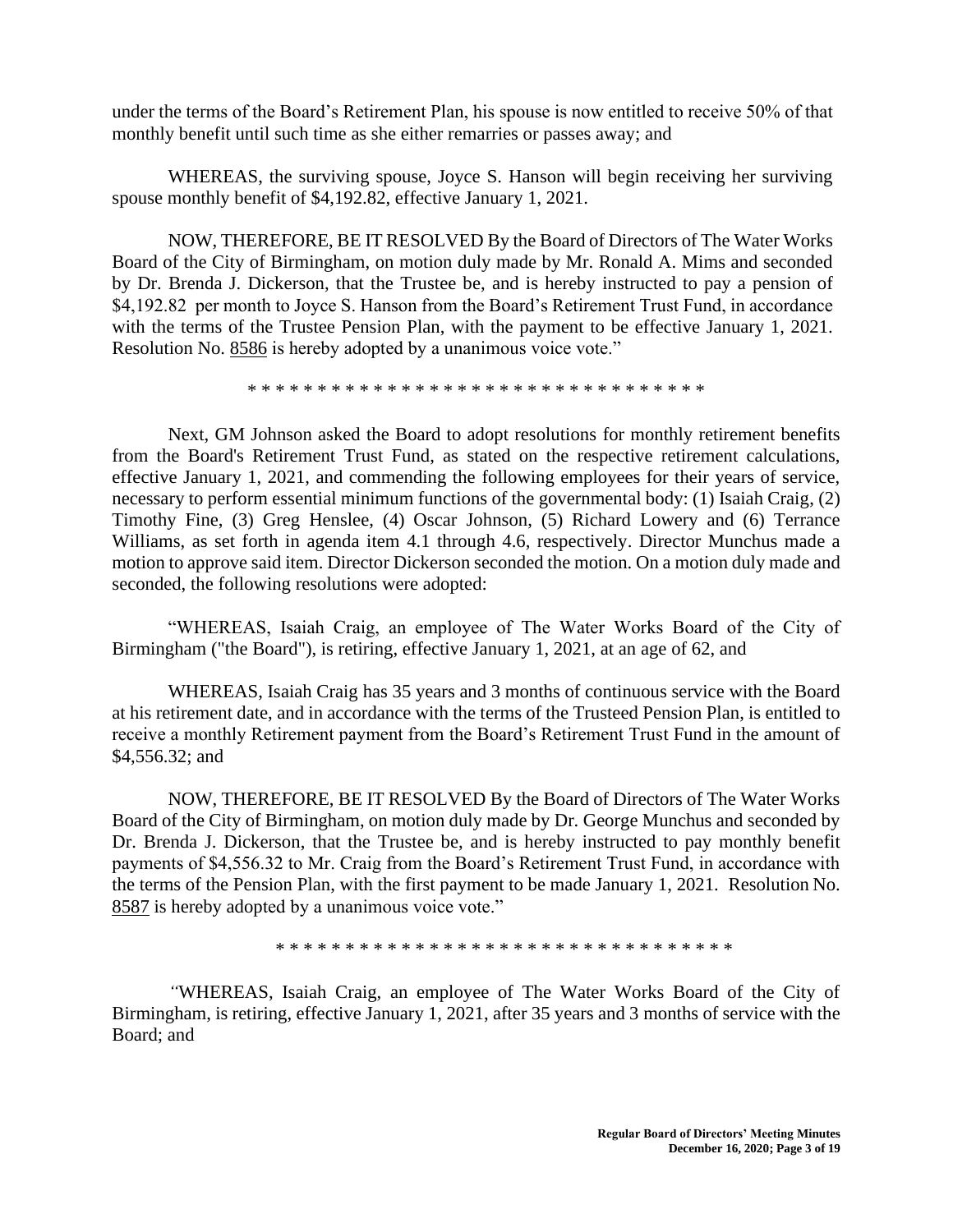WHEREAS, management has informed the Board of Isaiah Craig's efficiency, reliability, and loyal service which contributed to the effective operation and growth of The Water Works Board of the City of Birmingham; and

WHEREAS, Isaiah Craig, leaves behind a record which deserves a sincere word of gratitude for a job well done; and the Board does hereby express its best wishes for many happy years ahead.

NOW, THEREFORE, BE IT RESOLVED, By the Board of Directors of the Water Works Board of the City of Birmingham, Isaiah Craig is hereby commended for his efficiency, reliability, and loyal service to the Board.

BE IT FURTHER RESOLVED, that in recognition of Isaiah Craig's services to the Board, a copy of this resolution be spread upon the minutes of The Water Works Board of the City of Birmingham and an official resolution presented to Mr. Craig. Resolution No. 8588 is hereby adopted by a unanimous voice vote."

\* \* \* \* \* \* \* \* \* \* \* \* \* \* \* \* \* \* \* \* \* \* \* \* \* \* \* \* \* \* \* \* \*

"WHEREAS, Timothy Fine, an employee of The Water Works Board of the City of Birmingham ("the Board"), is retiring, effective January 1, 2021, at an age of 57, and

WHEREAS, Timothy Fine has 28 years and 6 months of continuous service with the Board at his retirement date, and in accordance with the terms of the Trusteed Pension Plan, is entitled to receive a monthly Retirement payment from the Board's Retirement Trust Fund in the amount of \$4,798.38; and

NOW, THEREFORE, BE IT RESOLVED By the Board of Directors of The Water Works Board of the City of Birmingham, on motion duly made by Dr. George Munchus and seconded by Dr. Brenda J. Dickerson, that the Trustee be, and is hereby instructed to pay monthly benefit payments of \$4,798.38 to Mr. Fine from the Board's Retirement Trust Fund, in accordance with the terms of the Pension Plan, with the first payment to be made January 1, 2021. Resolution No. 8589 is hereby adopted by a unanimous voice vote."

\* \* \* \* \* \* \* \* \* \* \* \* \* \* \* \* \* \* \* \* \* \* \* \* \* \* \* \* \* \* \* \* \*

"WHEREAS, Timothy Fine, an employee of The Water Works Board of the City of Birmingham, is retiring, effective January 1, 2021, after 28 years and 6 months of service with the Board; and

WHEREAS, management has informed the Board of Timothy Fine's efficiency, reliability, and loyal service which contributed to the effective operation and growth of The Water Works Board of the City of Birmingham; and

WHEREAS, Timothy Fine, leaves behind a record which deserves a sincere word of gratitude for a job well done; and the Board does hereby express its best wishes for many happy years ahead.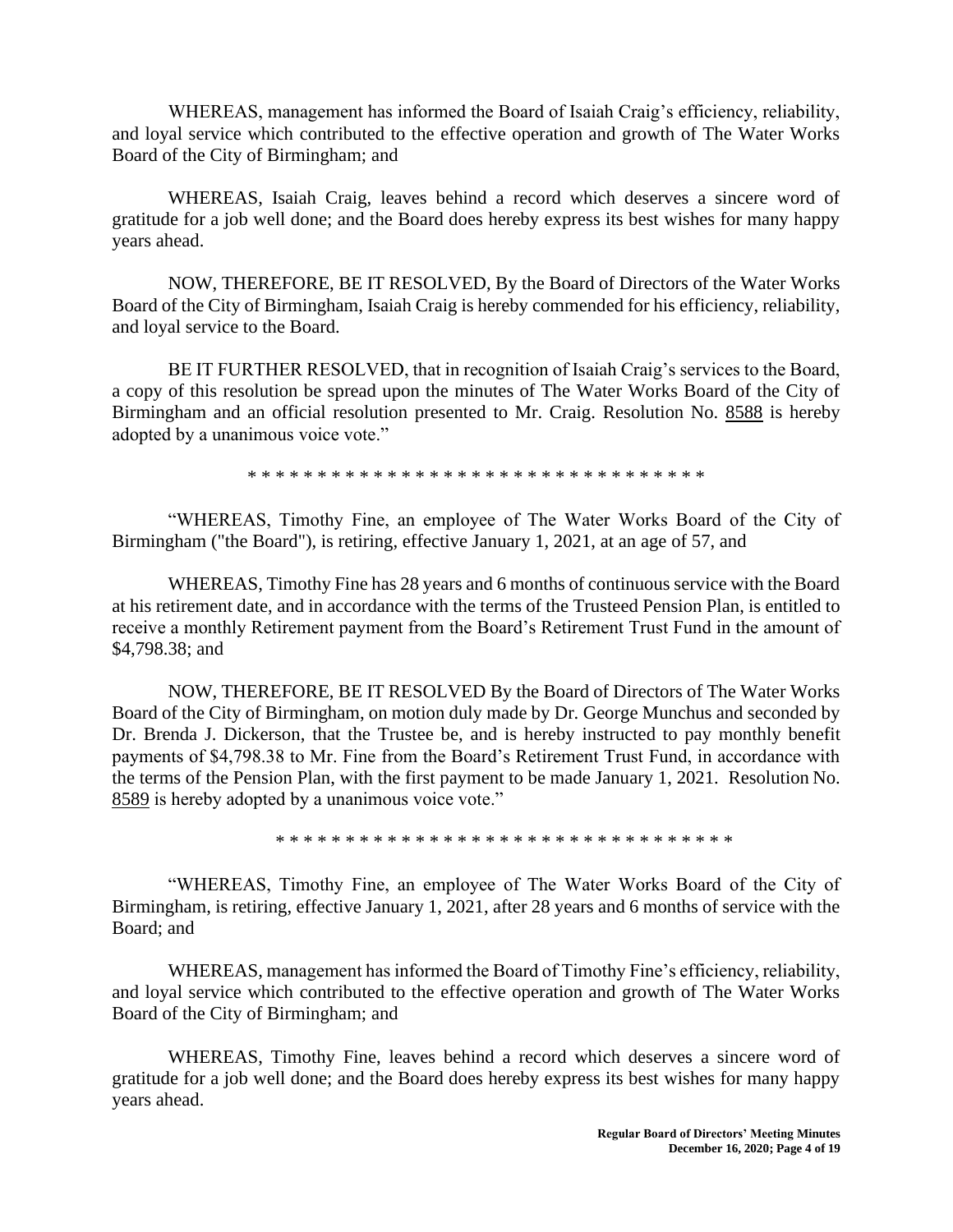NOW, THEREFORE, BE IT RESOLVED, By the Board of Directors of the Water Works Board of the City of Birmingham, Timothy Fine is hereby commended for his efficiency, reliability, and loyal service to the Board.

BE IT FURTHER RESOLVED, that in recognition of Timothy Fine's services to the Board, a copy of this resolution be spread upon the minutes of The Water Works Board of the City of Birmingham and an official resolution presented to Mr. Fine. Resolution No. 8590 is hereby adopted by a unanimous voice vote."

\* \* \* \* \* \* \* \* \* \* \* \* \* \* \* \* \* \* \* \* \* \* \* \* \* \* \* \* \* \* \* \* \*

"WHEREAS, Greg Henslee, an employee of The Water Works Board of the City of Birmingham ("the Board"), is retiring, effective January 1, 2021, at an age of 60, and

WHEREAS, Greg Henslee has 36 years and 4 months of continuous service with the Board at his retirement date, and in accordance with the terms of the Trusteed Pension Plan, is entitled to receive a monthly Retirement payment from the Board's Retirement Trust Fund in the amount of \$7,523.18; and

NOW, THEREFORE, BE IT RESOLVED By the Board of Directors of The Water Works Board of the City of Birmingham, on motion duly made by Dr. George Munchus and seconded by Dr. Brenda J. Dickerson, that the Trustee be, and is hereby instructed to pay monthly benefit payments of \$7,523.18 to Mr. Henslee from the Board's Retirement Trust Fund, in accordance with the terms of the Pension Plan, with the first payment to be made January 1, 2021. Resolution No. 8591 is hereby adopted by a unanimous voice vote."

\* \* \* \* \* \* \* \* \* \* \* \* \* \* \* \* \* \* \* \* \* \* \* \* \* \* \* \* \* \* \* \* \*

"WHEREAS, Greg Henslee, an employee of The Water Works Board of the City of Birmingham, is retiring, effective January 1, 2021, after 36 years and 4 months of service with the Board; and

WHEREAS, management has informed the Board of Greg Henslee's efficiency, reliability, and loyal service which contributed to the effective operation and growth of The Water Works Board of the City of Birmingham; and

WHEREAS, Greg Henslee, leaves behind a record which deserves a sincere word of gratitude for a job well done; and the Board does hereby express its best wishes for many happy years ahead.

NOW, THEREFORE, BE IT RESOLVED, By the Board of Directors of the Water Works Board of the City of Birmingham, Greg Henslee is hereby commended for his efficiency, reliability, and loyal service to the Board.

BE IT FURTHER RESOLVED, that in recognition of Greg Henslee's services to the Board, a copy of this resolution be spread upon the minutes of The Water Works Board of the City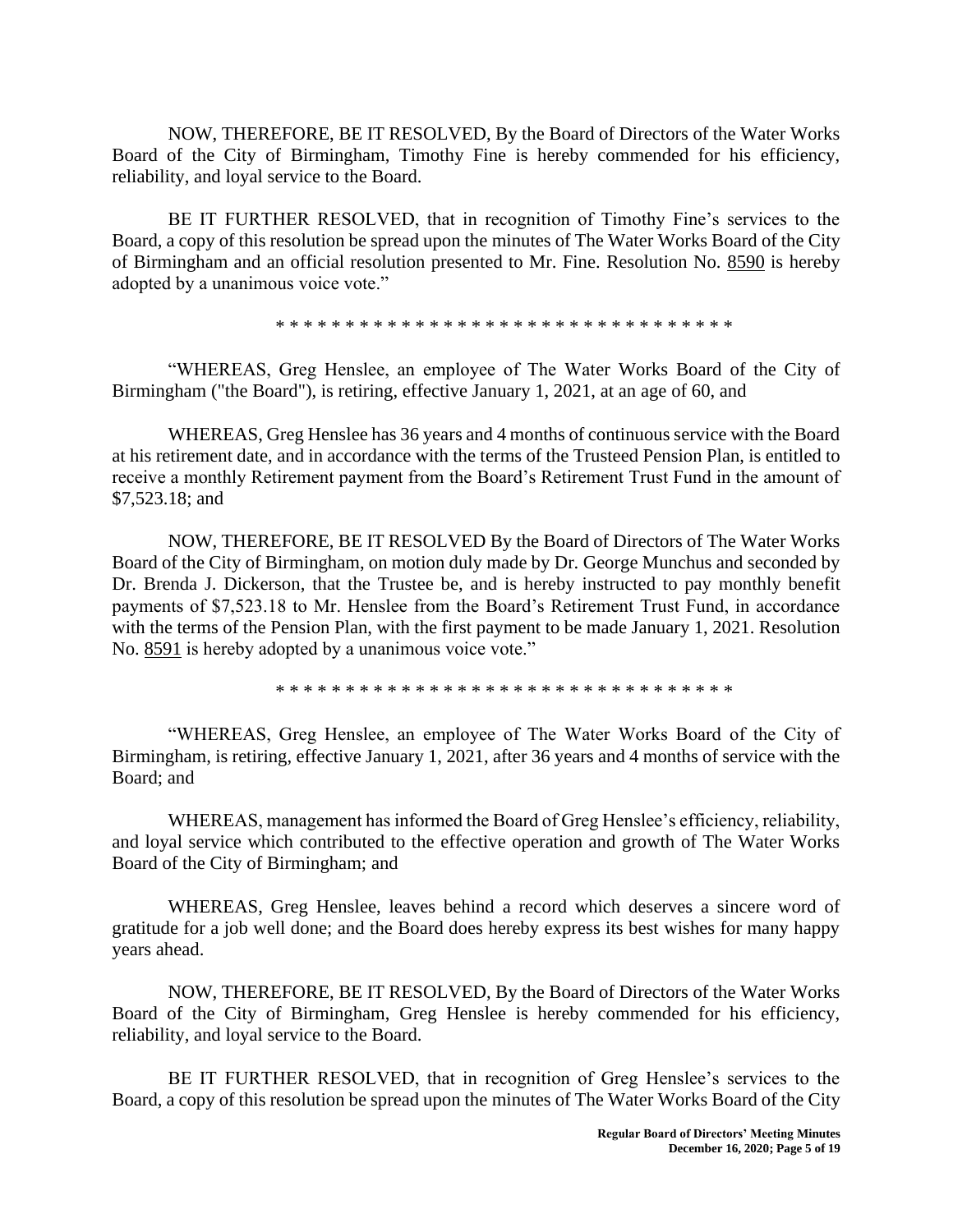of Birmingham and an official resolution presented to Mr. Henslee. Resolution No. 8592 is hereby adopted by a unanimous voice vote."

\* \* \* \* \* \* \* \* \* \* \* \* \* \* \* \* \* \* \* \* \* \* \* \* \* \* \* \* \* \* \* \* \*

"WHEREAS, Oscar Johnson, an employee of The Water Works Board of the City of Birmingham ("the Board"), is retiring, effective January 1, 2021, at an age of 67, and

WHEREAS, Oscar Johnson has 15 years and 9 months of continuous service with the Board at his retirement date, and in accordance with the terms of the Trusteed Pension Plan, is entitled to receive a monthly Retirement payment from the Board's Retirement Trust Fund in the amount of \$1,334.55; and

NOW, THEREFORE, BE IT RESOLVED By the Board of Directors of The Water Works Board of the City of Birmingham, on motion duly made by Dr. George Munchus and seconded by Dr. Brenda J. Dickerson, that the Trustee be, and is hereby instructed to pay monthly benefit payments of \$1,334.55 to Mr. Johnson from the Board's Retirement Trust Fund, in accordance with the terms of the Pension Plan, with the first payment to be made January 1, 2021. Resolution No. 8593 is hereby adopted by a unanimous voice vote."

\* \* \* \* \* \* \* \* \* \* \* \* \* \* \* \* \* \* \* \* \* \* \* \* \* \* \* \* \* \* \* \* \*

"WHEREAS, Oscar Johnson, an employee of The Water Works Board of the City of Birmingham, is retiring, effective January 1, 2021, after 15 years and 9 months of service with the Board; and

WHEREAS, management has informed the Board of Oscar Johnson's efficiency, reliability, and loyal service which contributed to the effective operation and growth of The Water Works Board of the City of Birmingham; and

WHEREAS, Oscar Johnson, leaves behind a record which deserves a sincere word of gratitude for a job well done; and the Board does hereby express its best wishes for many happy years ahead.

NOW, THEREFORE, BE IT RESOLVED, By the Board of Directors of the Water Works Board of the City of Birmingham, Oscar Johnson is hereby commended for his efficiency, reliability, and loyal service to the Board.

BE IT FURTHER RESOLVED, that in recognition of Oscar Johnson's services to the Board, a copy of this resolution be spread upon the minutes of The Water Works Board of the City of Birmingham and an official resolution presented to Mr. Johnson. Resolution No. 8594 is hereby adopted by a unanimous voice vote."

\* \* \* \* \* \* \* \* \* \* \* \* \* \* \* \* \* \* \* \* \* \* \* \* \* \* \* \* \* \* \* \* \*

"WHEREAS, Richard Lowery, an employee of The Water Works Board of the City of Birmingham ("the Board"), is retiring, effective January 1, 2021, at an age of 63, and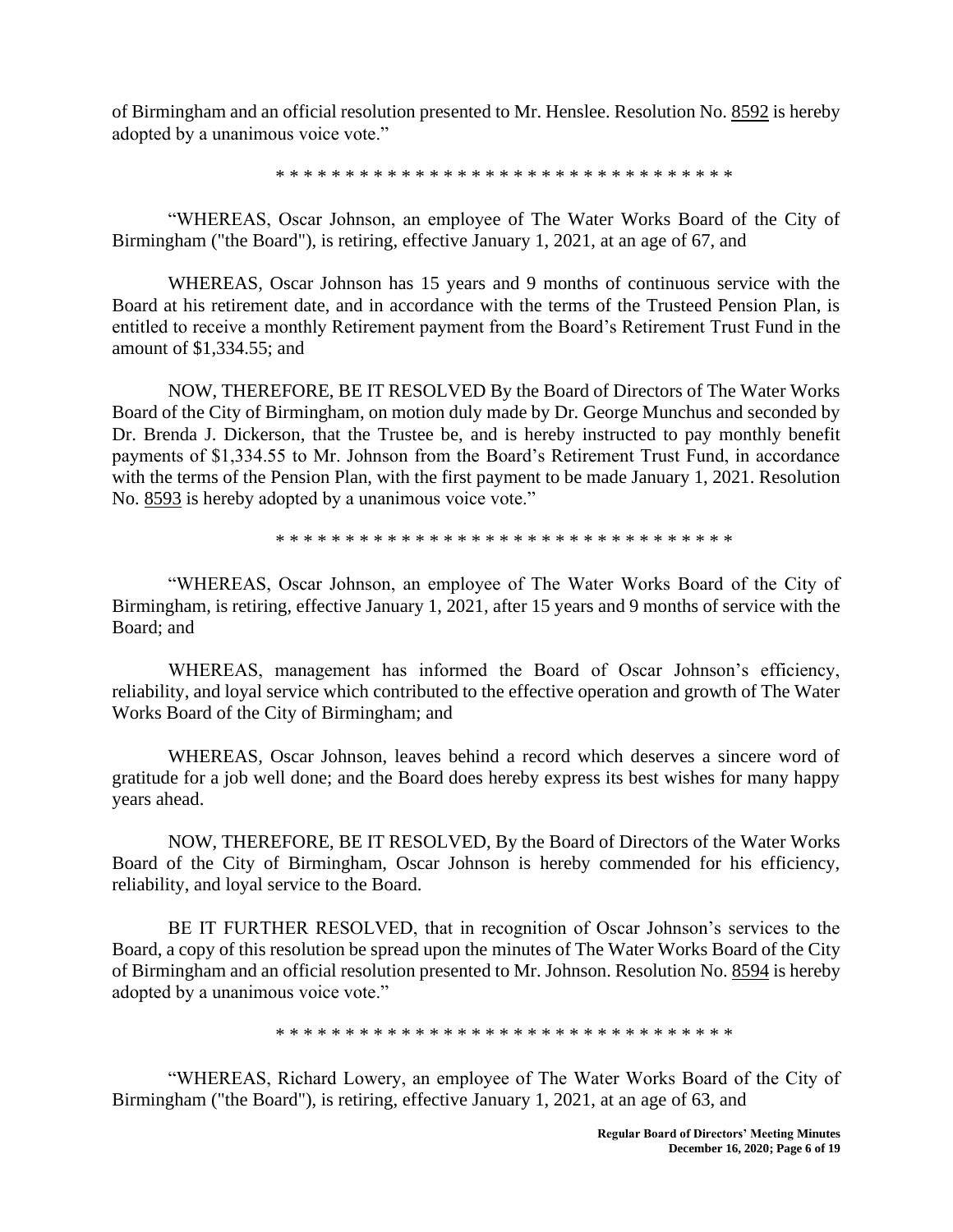WHEREAS, Richard Lowery has 24 years and 7 months of continuous service with the Board at his retirement date, and in accordance with the terms of the Trusteed Pension Plan, is entitled to receive a monthly Retirement payment from the Board's Retirement Trust Fund in the amount of \$2,884.36; and

NOW, THEREFORE, BE IT RESOLVED By the Board of Directors of The Water Works Board of the City of Birmingham, on motion duly made by Dr. George Munchus and seconded by Dr. Brenda J. Dickerson, that the Trustee be, and is hereby instructed to pay monthly benefit payments of \$2,884.36 to Mr. Lowery from the Board's Retirement Trust Fund, in accordance with the terms of the Pension Plan, with the first payment to be made January 1, 2021. Resolution No. 8595 is hereby adopted by a unanimous voice vote."

\* \* \* \* \* \* \* \* \* \* \* \* \* \* \* \* \* \* \* \* \* \* \* \* \* \* \* \* \* \* \* \* \*

"WHEREAS, Richard Lowery, an employee of The Water Works Board of the City of Birmingham, is retiring, effective January 1, 2021, after 24 years and 7 months of service with the Board; and

WHEREAS, management has informed the Board of Richard Lowery's efficiency, reliability, and loyal service which contributed to the effective operation and growth of The Water Works Board of the City of Birmingham; and

WHEREAS, Richard Lowery, leaves behind a record which deserves a sincere word of gratitude for a job well done; and the Board does hereby express its best wishes for many happy years ahead.

NOW, THEREFORE, BE IT RESOLVED, By the Board of Directors of the Water Works Board of the City of Birmingham, Richard Lowery is hereby commended for his efficiency, reliability, and loyal service to the Board.

BE IT FURTHER RESOLVED, that in recognition of Richard Lowery's services to the Board, a copy of this resolution be spread upon the minutes of The Water Works Board of the City of Birmingham and an official resolution presented to Mr. Lowery. Resolution No. 8596 is hereby adopted by a unanimous voice vote."

\* \* \* \* \* \* \* \* \* \* \* \* \* \* \* \* \* \* \* \* \* \* \* \* \* \* \* \* \* \* \* \* \*

"WHEREAS, Terrance Williams, an employee of The Water Works Board of the City of Birmingham ("the Board"), is retiring, effective January 1, 2021, at an age of 55, and

WHEREAS, Terrance Williams has 30 years and 5 months of continuous service with the Board at his retirement date, and in accordance with the terms of the Trusteed Pension Plan, is entitled to receive a monthly Retirement payment from the Board's Retirement Trust Fund in the amount of \$6,978.09; and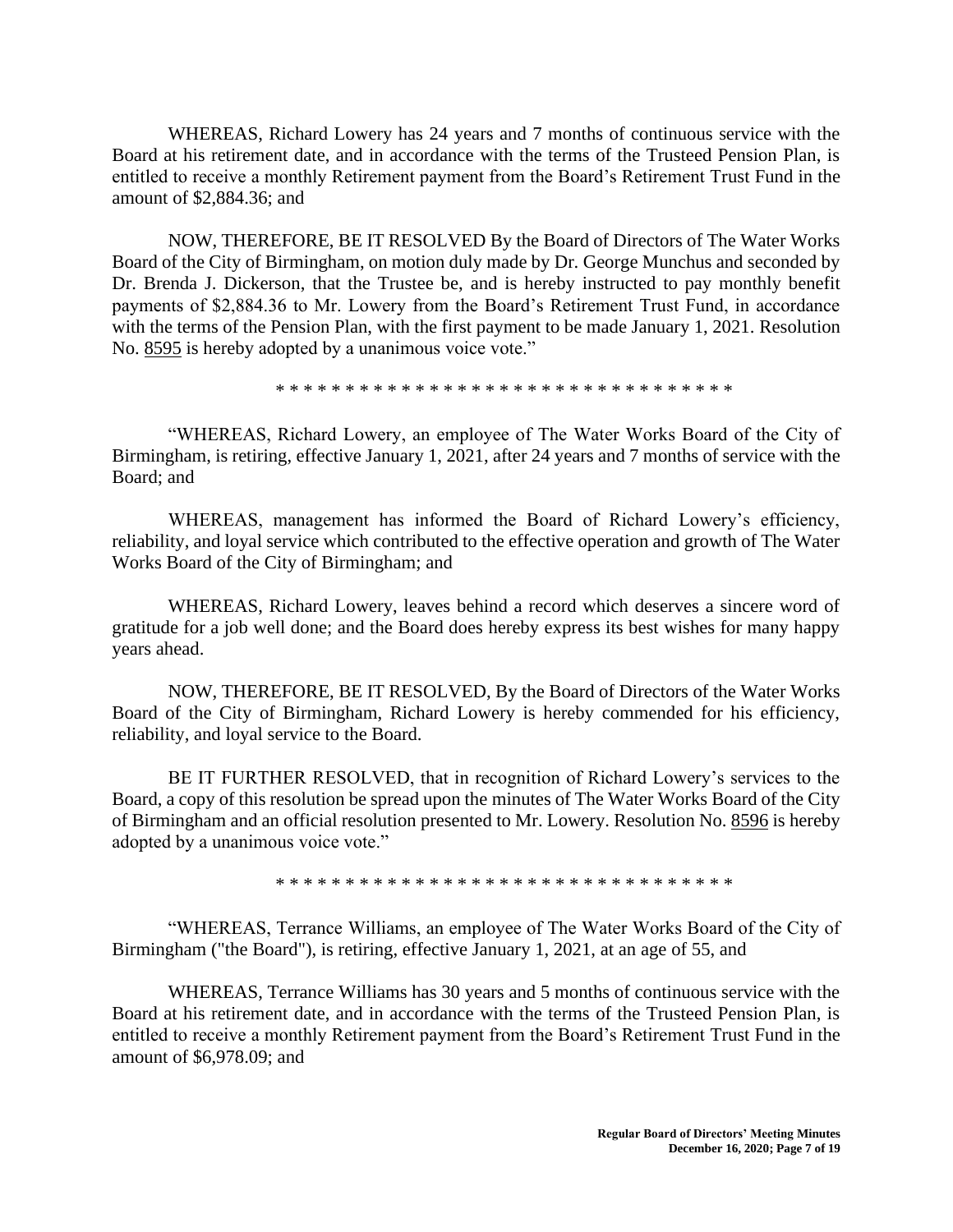NOW, THEREFORE, BE IT RESOLVED By the Board of Directors of The Water Works Board of the City of Birmingham, on motion duly made by Dr. George Munchus and seconded by Dr. Brenda J. Dickerson, that the Trustee be, and is hereby instructed to pay monthly benefit payments of \$6,978.09 to Mr. Williams from the Board's Retirement Trust Fund, in accordance with the terms of the Pension Plan, with the first payment to be made January 1, 2021. Resolution No. 8597 is hereby adopted by a unanimous voice vote."

\* \* \* \* \* \* \* \* \* \* \* \* \* \* \* \* \* \* \* \* \* \* \* \* \* \* \* \* \* \* \* \* \*

"WHEREAS, Terrance Williams, an employee of The Water Works Board of the City of Birmingham, is retiring, effective January 1, 2021, after 30 years and 5 months of service with the Board; and

WHEREAS, management has informed the Board of Terrance Williams' efficiency, reliability, and loyal service which contributed to the effective operation and growth of The Water Works Board of the City of Birmingham; and

WHEREAS, Terrance Williams, leaves behind a record which deserves a sincere word of gratitude for a job well done; and the Board does hereby express its best wishes for many happy years ahead.

NOW, THEREFORE, BE IT RESOLVED, By the Board of Directors of the Water Works Board of the City of Birmingham, Terrance Williams is hereby commended for his efficiency, reliability, and loyal service to the Board.

BE IT FURTHER RESOLVED, that in recognition of Terrance Williams' services to the Board, a copy of this resolution be spread upon the minutes of The Water Works Board of the City of Birmingham and an official resolution presented to Mr. Williams. Resolution No. 8598 is hereby adopted by a unanimous voice vote

\* \* \* \* \* \* \* \* \* \* \* \* \* \* \* \* \* \* \* \* \* \* \* \* \* \* \* \* \* \* \* \* \*

Following, GM Johnson asked the Board to approve reimbursement to the Operating Account for the period ended October 31, 2020 in the amount of \$4,828,176.80; necessary to perform essential minimum functions for the governmental body; as set forth in agenda item 5. Director Munchus made a motion to approve the agenda item. Director Dickerson seconded the motion. A director inquired about the reimbursement of expenditures and requested to receive more detailed information in the future. The General Manger agreed to provide a summary schedule. On a motion duly made and seconded, the following resolution was adopted:

"WHEREAS, ARCADIS US, Incorporated, in a Certificate dated November 23, 2020, certified that during the period ending October 31, 2020 that there were expenditures for the cost of system improvements, which were paid out of the Operating Account and reimbursement of that account is now due in the preliminary amount of \$4,828,176.80 and;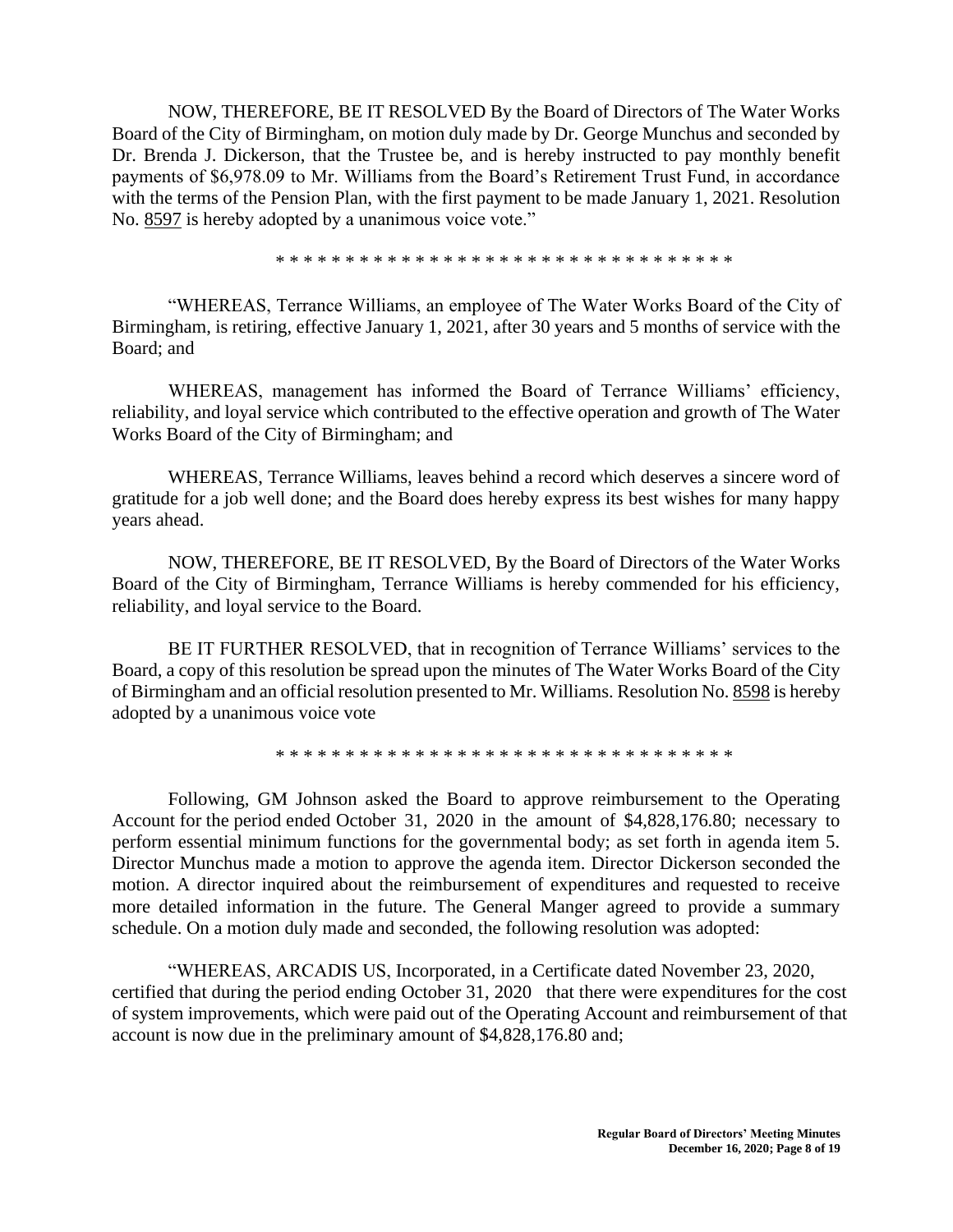WHEREAS, transfers to the Operating Account can be made from any, or a combination, of the following: the 2019 Special Acquisition Fund, the Construction Fund, the Improvement Fund, and/or the Revenue Account.

NOW, THEREFORE, BE IT RESOLVED By The Water Works Board of the City of Birmingham, on a motion duly made by Dr. George Munchus and seconded by Dr. Brenda J. Dickerson, that the Trustee be, and is hereby instructed to immediately transfer \$4,828,176.80 to the Operating Account from any, or a combination, of the following: The 2019 Special Acquisition Fund, the Construction Fund, the Improvement Fund, and/or the Revenue Account.

Resolution No. 8599 is hereby adopted by a voice vote as follows: Director Mims, Aye; Director Dickerson, Aye; Director Clark, Aye; Director Muhammad, Aye; Director Burbage, Aye; Director Alexander, Aye; Director Blankenship, Abstain; Director King, Aye; Director Munchus, Aye."

\* \* \* \* \* \* \* \* \* \* \* \* \* \* \* \* \* \* \* \* \* \* \* \* \* \* \* \* \* \* \* \* \*

Next, GM Johnson asked the Board to approve payment of invoices for professional services, as set forth in agenda items 6.1 through 6.14, respectively; necessary to perform essential minimum functions of the governmental body. Director Muhammad requested agenda item 6.11 be voted on separately to allow for individual discussion. Director Munchus made a motion to approve all items under agenda item 6 as printed, except for agenda item 6.11. Director Muhammad seconded. On a motion duly made and seconded, all items under agenda item 6 were approved unanimously by a voice vote. On a motion duly made and seconded, the following resolution was adopted:

"BE IT RESOLVED By The Water Works Board of the City of Birmingham ("the Board"), on a motion duly made by Dr. George Munchus and seconded by Mr. William R. Muhammad, that the Board hereby authorizes staff to execute payments to the following:

| 6.1   | Dominick Feld Hyde. P.C.                            |            |
|-------|-----------------------------------------------------|------------|
| 6.1.1 | Cafeteria Plan performed November 2 - 11, 2020      | \$529.20   |
| 6.1.2 | Audit Letter performed June 8 - 26, 2020            | \$ 576.00  |
| 6.1.3 | Pension Plan performed November 12, 2020            | \$ 961.20  |
| 6.1.4 | Pension Plan performed January 7 - 9, 2020          | \$1,673.00 |
| 6.2   | Perkins-Law, LLC                                    |            |
|       | For professional services rendered October 28, 2020 |            |
|       | through December 4, 2020                            | \$3,300.00 |
| 6.3   | T. Agee                                             |            |
|       | For professional services rendered November 2020    | \$5,820.00 |
| 6.4   | Emory Anthony, Esq.                                 |            |
|       | For professional services rendered October 1, 2020  |            |
|       | through November 4, 2020                            | \$6,450.00 |
| 6.5   | Terminus Municipal Advisors, LLC                    |            |
|       | For professional services rendered November 2020    | \$6,500    |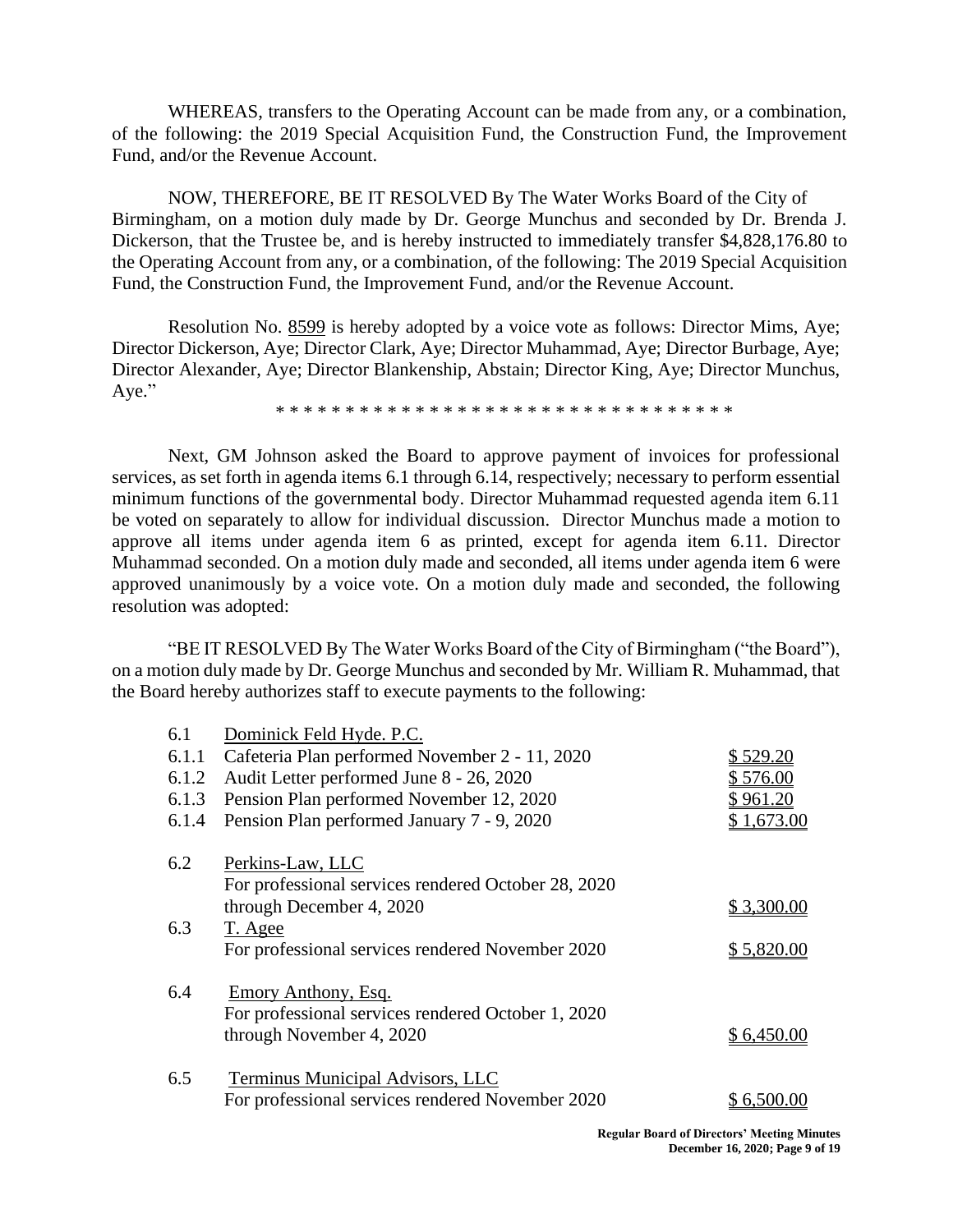| 6.6  | Hilliard, Smith & Hunt, LLC<br>For professional services rendered November 2020                                                     | \$7,500.00   |
|------|-------------------------------------------------------------------------------------------------------------------------------------|--------------|
| 6.7  | The Jones Group<br>For professional services rendered in November 2020                                                              | \$10,000.00  |
| 6.8  | Birmingham Business Resource Center (BBRC)<br>For professional services rendered in November 2020                                   | \$20,000.00  |
| 6.9  | Agency 54<br>For professional services rendered during November 2020                                                                | \$25,000.00  |
| 6.10 | <b>Birmingham Construction Industry Authority (BCIA)</b><br>For BWWB Contract Compliance Program Services<br>November 2020          | \$25,000.00  |
| 6.12 | Raftelis Financial Consultants, Inc.<br>6.12.1 For professional services rendered November 2020                                     | \$11,617.50  |
|      | 6.12.2 For professional services related to BWWB Strategic Plan<br>Performed October 1, 2020 through October 30, 2020               | \$2,535.60   |
|      | 6.12.3 For professional services related to BWWB Strategic Plan<br>Performed November 1, 2020 through November 30, 2020 \$28,209.60 |              |
| 6.13 | A.G. Gaston Engineering, LLC<br>For professional services rendered October $20$ – December 8, 2020 \$55,812.50                      |              |
| 6.14 | <b>ARCADIS, US</b><br>6.14.1 For professional services performed per<br>September 2020 progress report                              | \$438,272.05 |
|      | 6.14.2 For professional services performed per<br>October 2020 progress report                                                      | \$468,041.43 |
|      |                                                                                                                                     |              |

Resolution No. 8600 is hereby adopted by a unanimous voice vote."

\* \* \* \* \* \* \* \* \* \* \* \* \* \* \* \* \* \* \* \* \* \* \* \* \* \* \* \* \* \* \* \* \*

Next, Director Munchus made a motion to approve agenda item 6.11. Director King seconded the motion. Director Muhammad expressed concerns that said legal fees exceeded the cap on legal fees. Per Director Blankenship, items to approve extra expenses should always come before the board prior to submitting a bill for payment, thus the legal fees cap should not be exceeded without authorization. GM Johnson stated that the Board passed a resolution that gives the General Manager in consultation with Attorney Anthony, the authority to approve legal fees that exceed the respective attorney's cap. Attorney Parnell indicated his objective is to provide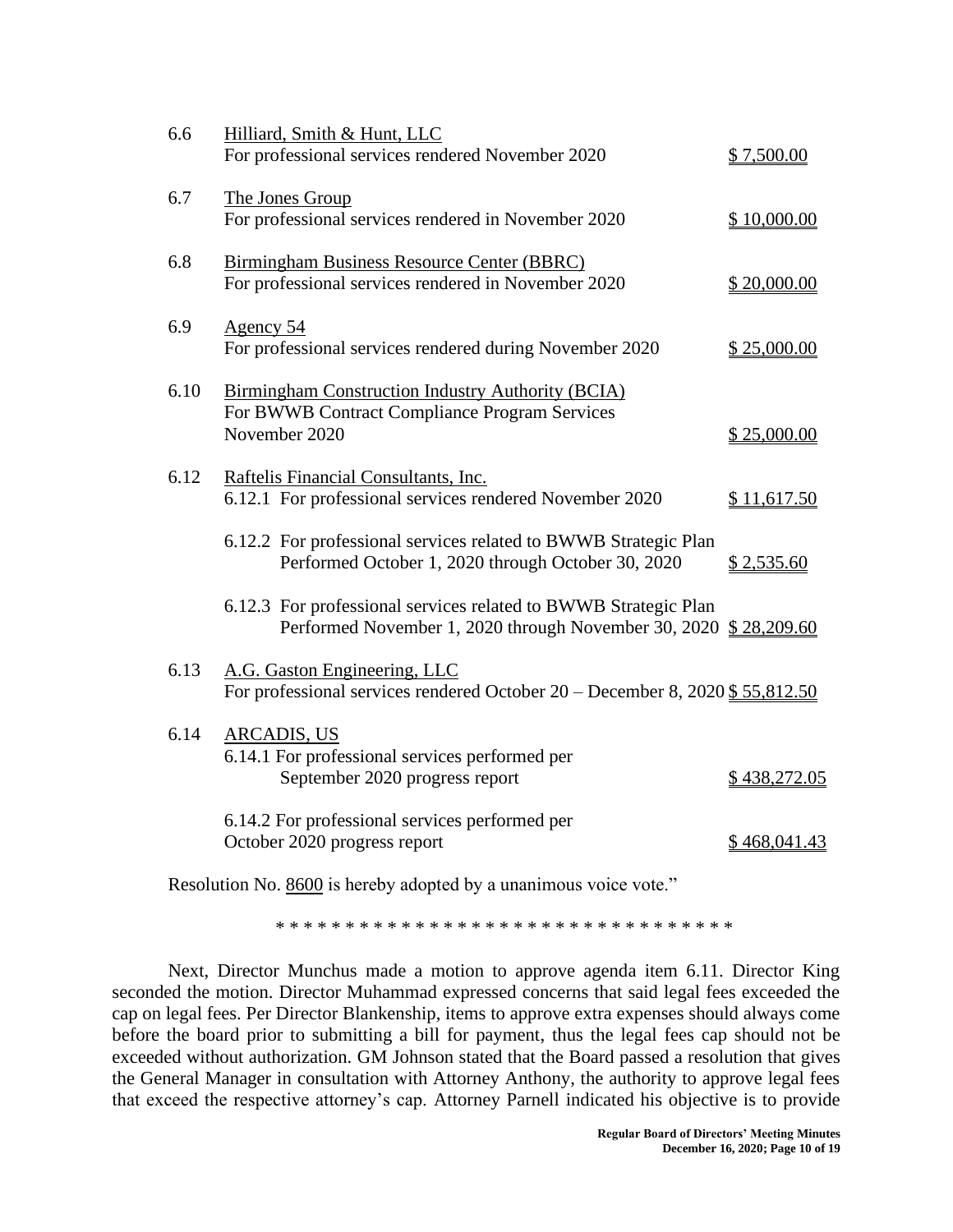services to the board. He explained the reasons for exceeding the cap on legal services was due to cases on hold, deadlines, and other matters. Attorney Parnell stated everything he worked on was assigned to him and approved. In addition, he has an ethical obligation to respond to deadlines for cases regardless of the arrangement with the board for payment. Per Attorney Parnell, he handled the matters in compliance with the resolution. On a motion duly made and seconded, the following resolution was adopted:

"BE IT RESOLVED By The Water Works Board of the City of Birmingham ("the Board"), on a motion duly made by Dr. George Munchus and seconded by Mr. Brett A. King, that the Board hereby authorizes staff to execute payment to the following:

6.11 Parnell Thompson, LLC For professional services rendered in November 2020 \$ 28,185.00

Resolution No. 8601 is hereby adopted by a voice vote as follows: Director Mims, Aye; Director Dickerson, Aye; Director Clark, Aye; Director Muhammad, Oppose; Director Burbage, Aye; Director Alexander, Aye; Director Blankenship, Aye; Director King, Aye; Director Munchus, Aye.

\* \* \* \* \* \* \* \* \* \* \* \* \* \* \* \* \* \* \* \* \* \* \* \* \* \* \* \* \* \* \* \* \*

Following, GM Johnson asked the Board to adopt a resolution to hire Attorney Moses Stone to provide legal services for the purpose of representing the BWWB in a lawsuit, Case Number CV 2019-900145.00, at an hourly rate of \$300.00 and an amount of compensation not to exceed \$20,000.00, including authorized reimbursable expenses without further authorization of the Board, and to authorize the General Manager to execute the agreement; necessary to perform essential minimum functions of the governmental body, as set forth in agenda item 7. A director inquired about said attorney being selected and requested his resume be sent to directors. Attorney Anthony explained the need to hire Attorney Stone due to a conflict regarding representation from other board attorneys on the referenced case. Director Munchus made a motion to approve said item. Director Dickerson seconded the motion. On a motion duly made and seconded, the following resolution was adopted:

"BE IT RESOLVED By The Water Works Board of the City of Birmingham ("the Board"), on a motion duly made by Dr. George Munchus and seconded by Dr. Brenda J. Dickerson, that the Board hereby adopts a resolution to hire Attorney Moses Stone to provide legal services for the purpose of representing the BWWB in a lawsuit, Case Number CV 2019-900145.00, at an hourly rate of \$300.00 and an amount of compensation not to exceed \$20,000.00, including authorized reimbursable expenses without further authorization of the Board, and to authorize the General Manager to execute the agreement; necessary to perform essential minimum functions of the governmental body. Resolution No. 8602 is hereby adopted by a unanimous voice vote."

\* \* \* \* \* \* \* \* \* \* \* \* \* \* \* \* \* \* \* \* \* \* \* \* \* \* \* \* \* \* \* \* \*

Next, GM Johnson asked the Board to approve an engagement letter with Armstrong Law, LLC, in the amount of \$4,460.00 to pay for legal services and required filing fees to apply for an extension of a current employee's H1B Visa; and to authorize the General Manager or the Assistant General Manager to execute the engagement letter; necessary to perform essential minimum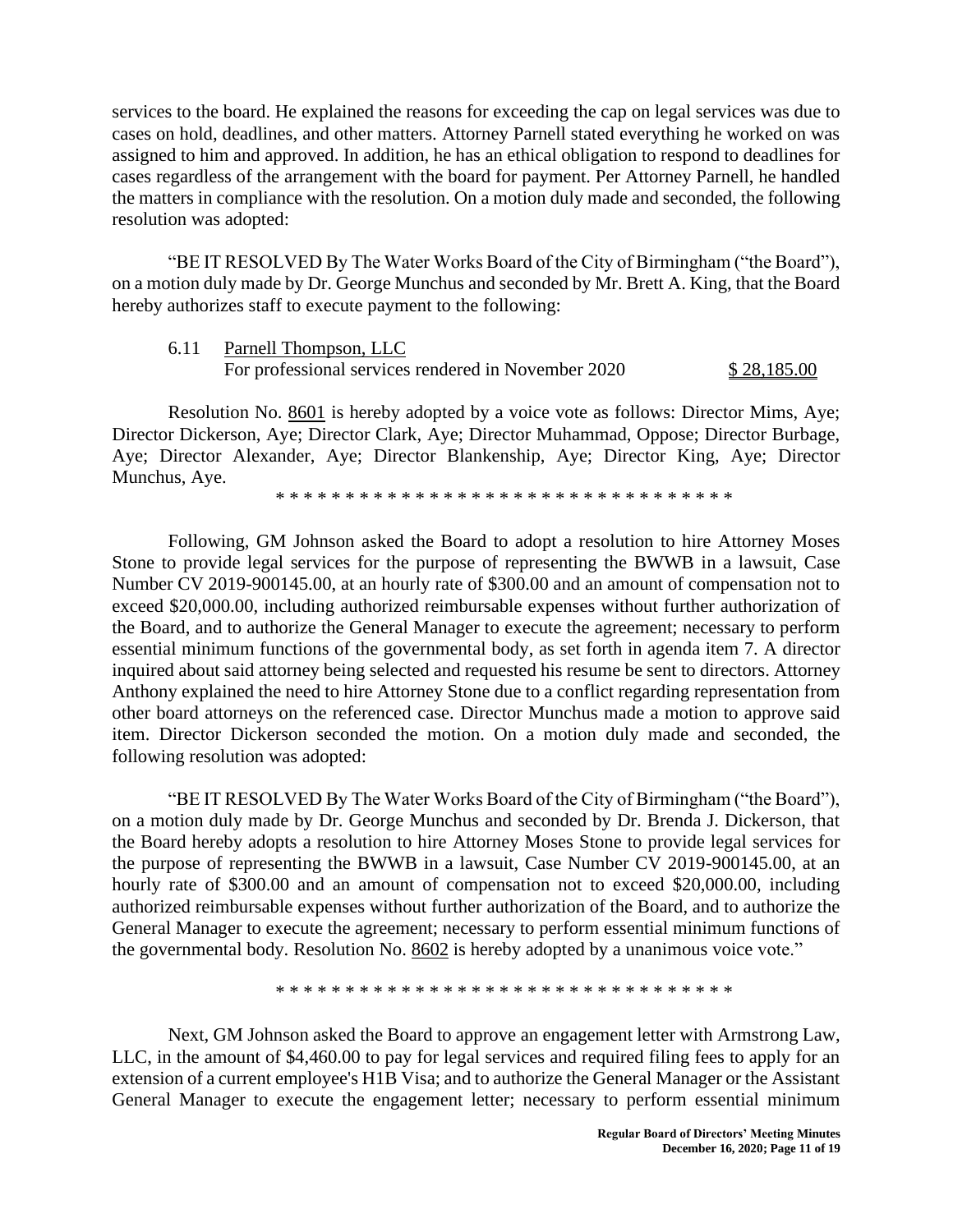functions of the governmental body, as set forth in agenda item 8. Director Munchus made a motion to approve said item. Director Dickerson seconded. On a motion duly made and seconded, the following resolution was adopted:

"BE IT RESOLVED By The Water Works Board of the City of Birmingham ("the Board"), on a motion duly made by Dr. George Munchus and seconded by Dr. Brenda J. Dickerson that the Board hereby approves an engagement letter with Armstrong Law, LLC, in the amount of \$4,460.00 to pay for legal services and required filing fees to apply for an extension of a current employee's H1B Visa; and to authorize the General Manager or the Assistant General Manager to execute the engagement letter; necessary to perform essential minimum functions of the governmental body. Resolution No. 8603 is hereby adopted by a roll call vote as follows: Director Mims, No; Director Dickerson, Yes; Director Clark, Yes; Director Muhammad, Yes; Director Burbage, Yes; Director Alexander, Yes; Director Blankenship, Abstain; Director Munchus, Yes. Director King, no response."

\* \* \* \* \* \* \* \* \* \* \* \* \* \* \* \* \* \* \* \* \* \* \* \* \* \* \* \* \* \* \* \* \*

Following, GM Johnson asked the Board to approve an amendment to the Smoking Policy (Section 6.11) in the Employee Handbook and (Section 6110) in the HR Management Guide, as recommended by the Human Resources Committee; necessary to perform essential minimum functions of the governmental body, as set forth in agenda item 9. Director Munchus made a motion to approve said item. Director Dickerson seconded. On a motion duly made and seconded, the following resolution was adopted:

"BE IT RESOLVED By The Water Works Board of the City of Birmingham ("the Board"), on a motion duly made by Dr. George Munchus and seconded by Dr. Brenda J. Dickerson, that the Board hereby approves an amendment to the Smoking Policy (Section 6.11) in the Employee Handbook and (Section 6110) in the HR Management Guide, as recommended by the Human Resources Committee; necessary to perform essential minimum functions of the governmental body. Resolution No. 8604 is hereby adopted by a unanimous voice vote."

\* \* \* \* \* \* \* \* \* \* \* \* \* \* \* \* \* \* \* \* \* \* \* \* \* \* \* \* \* \* \* \* \*

Next, GM Johnson asked the Board to approve an amendment to the Sick Leave Policy (Section 8.7) in the Employee Handbook and (Section 8070) in the HR Management Guide, as recommended by the Human Resources Committee; necessary to perform essential minimum functions of the governmental body, as set forth in agenda item 10. Director Munchus made a motion to approve said item. Director Muhammad seconded. On a motion duly made and seconded, the following resolution was adopted:

"BE IT RESOLVED By The Water Works Board of the City of Birmingham ("the Board"), on a motion duly made by Dr. George Munchus and seconded by Mr. William R. Muhammad, that the Board hereby approves an amendment to the Sick Leave Policy (Section 8.7) in the Employee Handbook and (Section 8070) in the HR Management Guide, as recommended by the Human Resources Committee; necessary to perform essential minimum functions of the governmental body. Resolution No. 8605 is hereby adopted by a unanimous voice vote."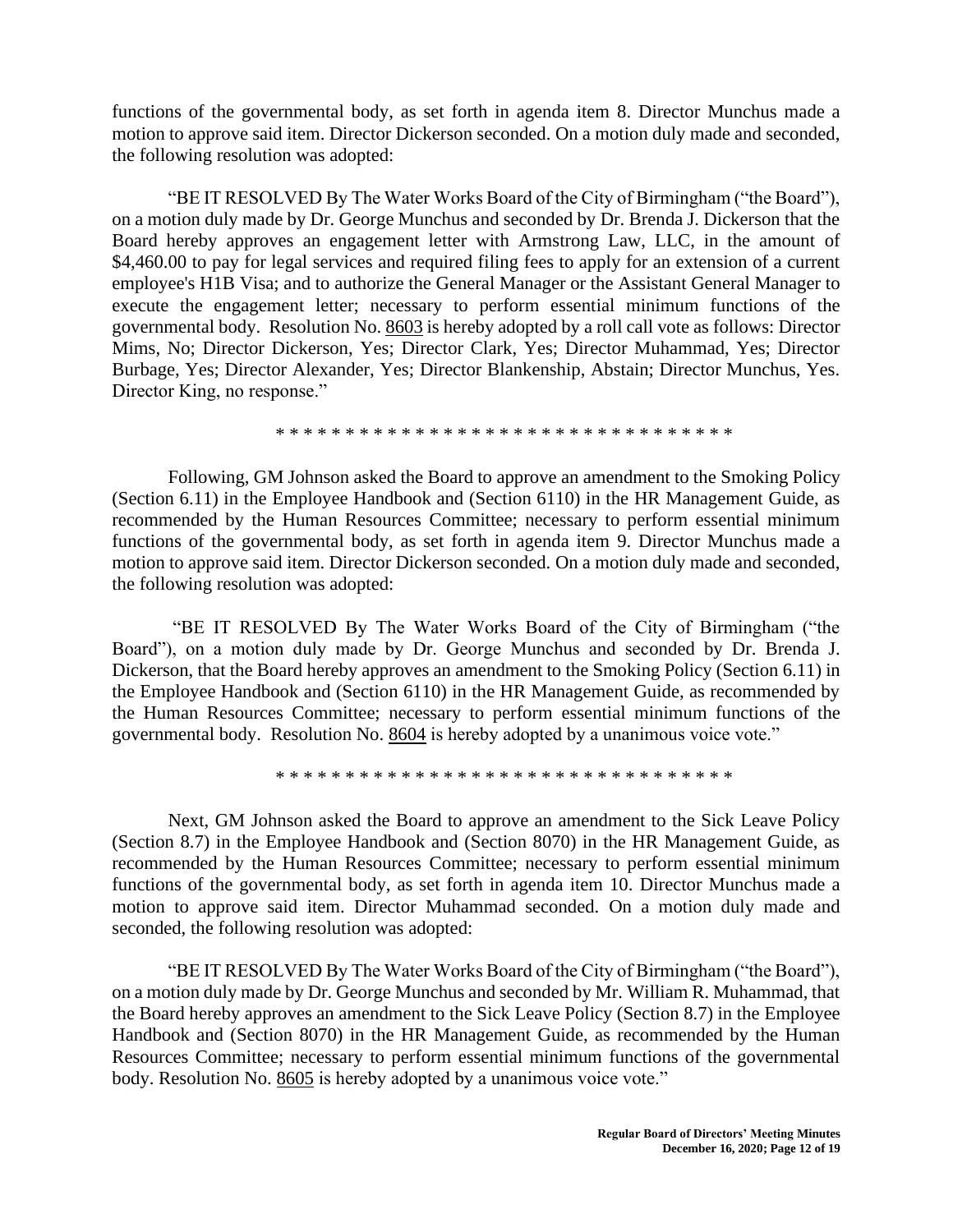\* \* \* \* \* \* \* \* \* \* \* \* \* \* \* \* \* \* \* \* \* \* \* \* \* \* \* \* \* \* \* \* \*

Following, GM Johnson asked the Board to approve the following amendments to the COVID-19 Employee Assistance Policy, as recommended by the Human Resources Committee; necessary to perform essential minimum functions of the governmental body: (1) allow Part-Time Employees to be eligible for COVID-19 Employee Assistance Sick Leave Pay on a pro-rated basis effective March 17, 2020 (part time employees would be allowed up to 7.5 days or 60 hours vs full time employees are allowed up to 10 days or 80 hours); and (2) extend the expiration of the Policy to June 30, 2021, as set forth in agenda item 11.1 and 11.2, respectively. GM Johnson provided information on the topic. Director Blankenship made a motion to approve said item. Director Mims seconded. On a motion duly made and seconded, the following resolution was adopted:

"BE IT RESOLVED By The Water Works Board of the City of Birmingham ("the Board"), on a motion duly made by Mr. Lucien Blankenship and seconded by Mr. Ronald A. Mims, that the Board hereby approves the following amendments to the COVID-19 Employee Assistance Policy, as recommended by the Human Resources Committee; necessary to perform essential minimum functions of the governmental body:

- 11.1 allow Part-Time Employees to be eligible for COVID-19 Employee Assistance Sick Leave Pay on a pro-rated basis effective March 17, 2020 (part time employees would be allowed up to 7.5 days or 60 hours vs full time employees are allowed up to 10 days or 80 hours); and
- 11.2 extend the expiration of the Policy to June 30, 2021.

Resolution No. 8606 is hereby adopted by a unanimous voice vote."

\* \* \* \* \* \* \* \* \* \* \* \* \* \* \* \* \* \* \* \* \* \* \* \* \* \* \* \* \* \* \* \* \*

Next, GM Johnson asked the Board to ratify emergency work awarded to Rast Construction and Ridgeline Pipeline Services, to repair a 42-inch transmission water main damaged by another entity performing road work on Oxmoor Boulevard between Oxmoor Road and Scott Street in Homewood, at an out-of-pocket cost of \$103,476.00, as recommended by the Engineering and Maintenance Committee; necessary to perform essential minimum functions of the governmental body, as set forth in agenda item 12. A director inquired whether the insurance claim process had been started since the issue was caused by another entity. AGM Murphy answered yes. Director Munchus made a motion to approve said item. Director Dickerson seconded. On a motion duly made and seconded, the following resolution was adopted:

"BE IT RESOLVED By The Water Works Board of the City of Birmingham ("the Board"), on a motion duly made by Dr. George Munchus and seconded by Dr. Brenda J. Dickerson, that the Board hereby ratify emergency work awarded to Rast Construction and Ridgeline Pipeline Services, to repair a 42-inch transmission water main damaged by another entity performing road work on Oxmoor Boulevard between Oxmoor Road and Scott Street in Homewood, at an out-ofpocket cost of \$103,476.00, as recommended by the Engineering and Maintenance Committee;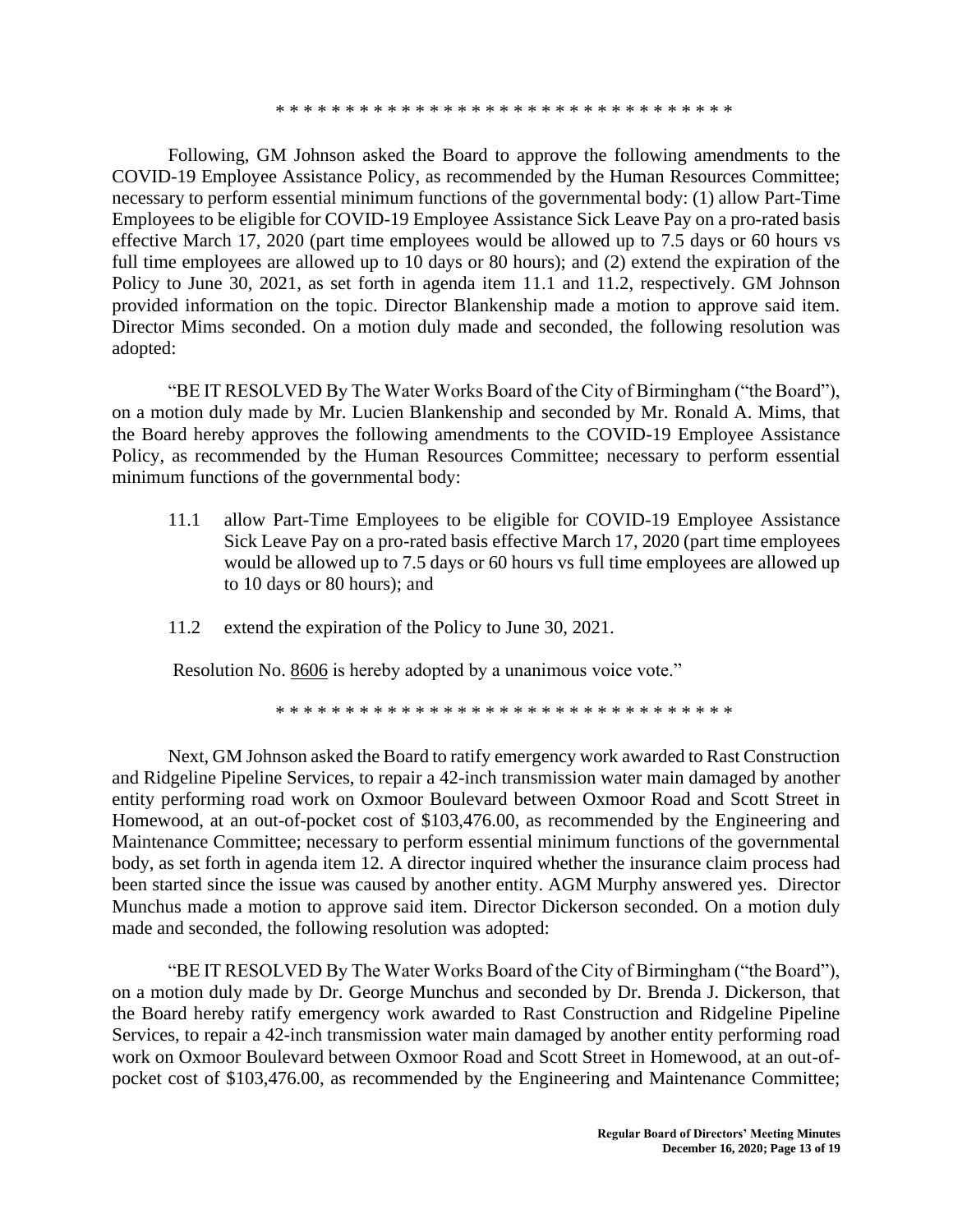necessary to perform essential minimum functions of the governmental body. Resolution No. 8607 is hereby adopted by a unanimous voice vote."

\* \* \* \* \* \* \* \* \* \* \* \* \* \* \* \* \* \* \* \* \* \* \* \* \* \* \* \* \* \* \* \* \*

Following, GM Johnson asked the Board to award bids for agenda items 13.1 through 13.5, respectively; necessary to perform essential minimum functions of the governmental body. Director Munchus stated for the record that the Engineering and Maintenance Committee did not recommend agenda items 13.1 through 13.4. to the board. He stated only agenda item 13.5 was moved to the board for a vote with a favorable recommendation from the Engineering and Maintenance Committee. Per Director Munchus, agenda item 13.1 through 13.4 was moved forward with no Committee recommendation. Director Dickerson requested that agenda item 13.4 be voted on separately. Director Munchus made a motion to approve all items under agenda 13, except for agenda item 13.4. Director Dickerson seconded. On a motion duly made and seconded, the following resolution was adopted:

"BE IT RESOLVED By The Water Works Board of the City of Birmingham ("the Board"), on a motion duly made by Dr. George Munchus and seconded by Dr. Brenda J. Dickerson, that the Board hereby authorizes staff to execute purchase orders and/or contracts for procurement of materials, services and supplies needed for the operation, construction, and maintenance of the water system to the following:

- 13.1 Ferguson WW, **the lowest responsible and responsive bidder,** for estimated quantities of Crosslinked PEXa Piping (Municipex), at an estimated out-of-pocket cost to the Board of \$92,655.00; and **to authorize** the General Manager and/or the Assistant General Manager to execute the agreement. HUB participation 0% Number of bids: 3 Minority vendor: No New vendor: No
- 13.2 Layer3 Communications, **the lowest responsive and responsible bidder,** for Palo Alto Firewalls-Perimeter 3250, at an out-of-pocket cost to the Board of \$101,380.00, as recommended by the Engineering and Maintenance Committee, and **to authorize** the General Manager and/or the Assistant General Manager to execute the agreement. HUB participation 0% Number of bids: 3 Minority vendor: No New vendor: No
- 13.3 Consolidated Pipe, **the lowest responsive and responsible bidder**, for estimated annual quantities of Meter Adapters, at an estimated out-of-pocket cost to the Board of \$104,143.86, as recommended by the Engineering and Maintenance Committee, and **to authorize** the General Manager and/or the Assistant General Manager to execute the agreement. HUB participation 0% Number of bids: 5 Minority vendor: No New Vendor: No
- 13.5 Black Diamond Paving, LLC, **the lowest responsible and responsive bidder,** for estimated annual quantities of Standard Patch Paving/Longitudinal Transverse/Milling and Resurfacing, at an estimated out-of-pocket cost to the Board of: Item 1 - \$818,235.00; Item 2 - \$11,250.00; Item 3 - \$770,800.00, as recommended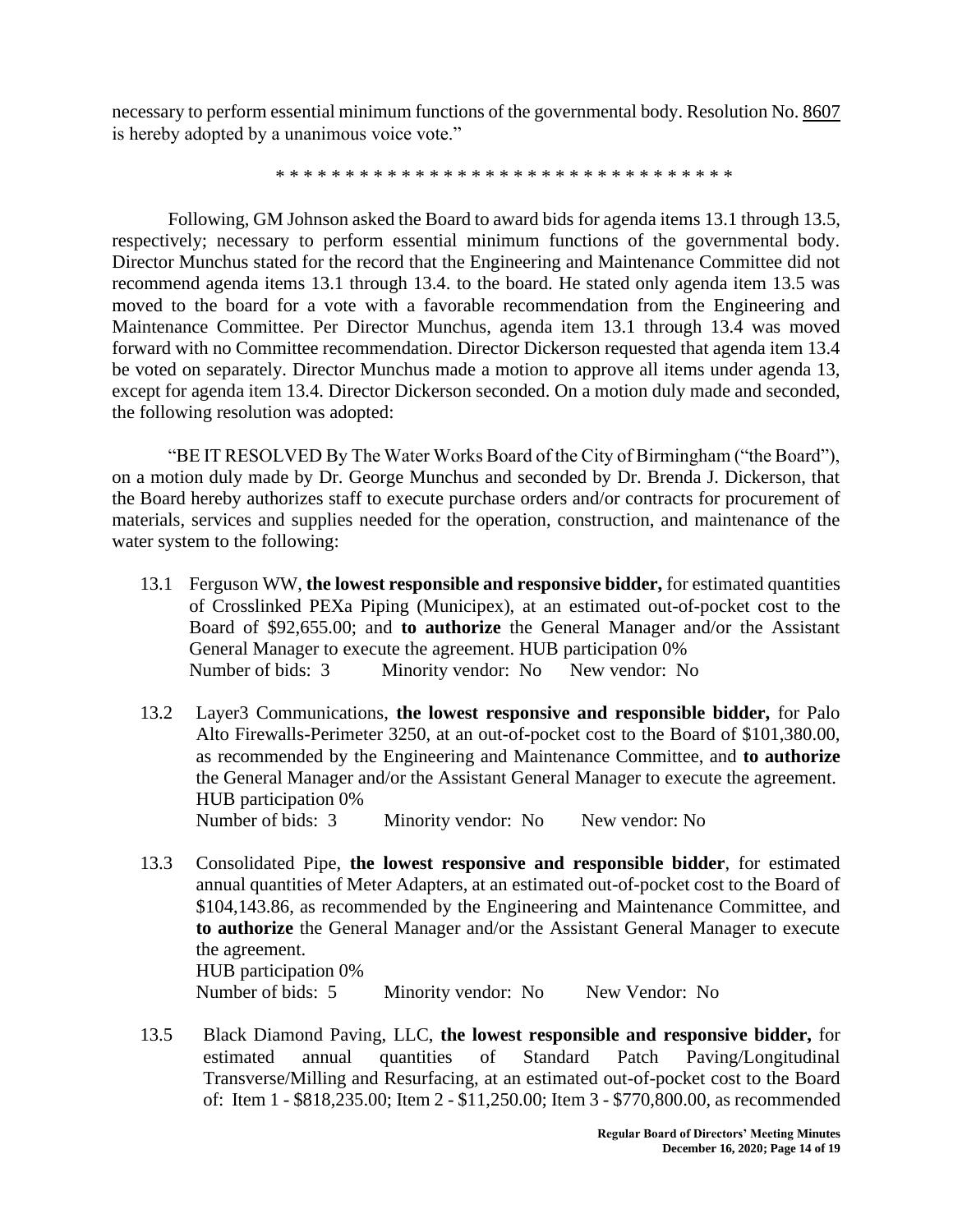by the Engineering and Maintenance Committee, and **to authorize** the General Manager and/or the Assistant General Manager to execute the agreement. HUB participation 100% - HUB sub-contractor participation 10% Number of bids: 3 Minority vendor: Yes New vendor: No

Resolution No. 8608 is hereby adopted by a unanimous voice vote."

\* \* \* \* \* \* \* \* \* \* \* \* \* \* \* \* \* \* \* \* \* \* \* \* \* \* \* \* \* \* \* \* \*

Afterwards, Director Munchus made a motion to approve agenda item 13.4. Director Dickerson seconded. Director Muhammad inquired whether the bid was negotiated as said bidder was the only bidder to respond, which GM Johnson answered no. AGM Murphy explained that a Long Lewis dealer from another location was interested in bidding. However, Long Lewis Ford has a non-compete clause between their dealers and, therefore the other Long Lewis dealer pulled their bid to prevent competing against each other for the bid relative to their clause. On a motion duly made and seconded, the following resolution was adopted:

"BE IT RESOLVED By The Water Works Board of the City of Birmingham ("the Board"), on a motion duly made by Dr. George Munchus and seconded by Dr. Brenda J. Dickerson, that the Board hereby authorizes staff to execute purchase orders and/or contracts for procurement of materials, services and supplies needed for the operation, construction, and maintenance of the water system to the following:

13.4 Long Lewis Ford of the Shoals, **the only bidder to respond,** for thirty-one (31) Light-Medium Vehicles and Truck Bodies, at an out-of-pocket cost to the Board of \$1,115,008.50, as recommended by the Engineering and Maintenance Committee, and **to authorize** the General Manager and/or the Assistant General Manager to execute the agreement.. HUB participation 0% Number of bids: 1 Minority vendor: No New vendor: No

Resolution No. 8609 is hereby adopted by a voice vote as follows: Director Mims, Yes; Director Dickerson, No; Director Clark, Yes; Director Muhammad, No; Director Burbage, Yes; Director Alexander, Yes; Director Blankenship, Abstain; Director King, Yes; Director Munchus, No."

\* \* \* \* \* \* \* \* \* \* \* \* \* \* \* \* \* \* \* \* \* \* \* \* \* \* \* \* \* \* \* \* \*

Next, GM Johnson asked the Board to award the 2021 annual chemical bids listed as agenda items 14.1 through 14.5, respectively; necessary to perform essential minimum functions of the governmental body. Director Blankenship made a motion to approve agenda item 14 as printed on the agenda with the additional amendment that all future chemical bids are brought before the board two months in advance, which would be the month of October. Director Clark seconded. A discussion ensued regarding said issue. On a motion duly made and seconded, the following resolution was adopted:

"BE IT RESOLVED By The Water Works Board of the City of Birmingham ("the Board"), on a motion duly made by Mr. Lucien Blankenship and seconded by Dr. Deborah Clark, that the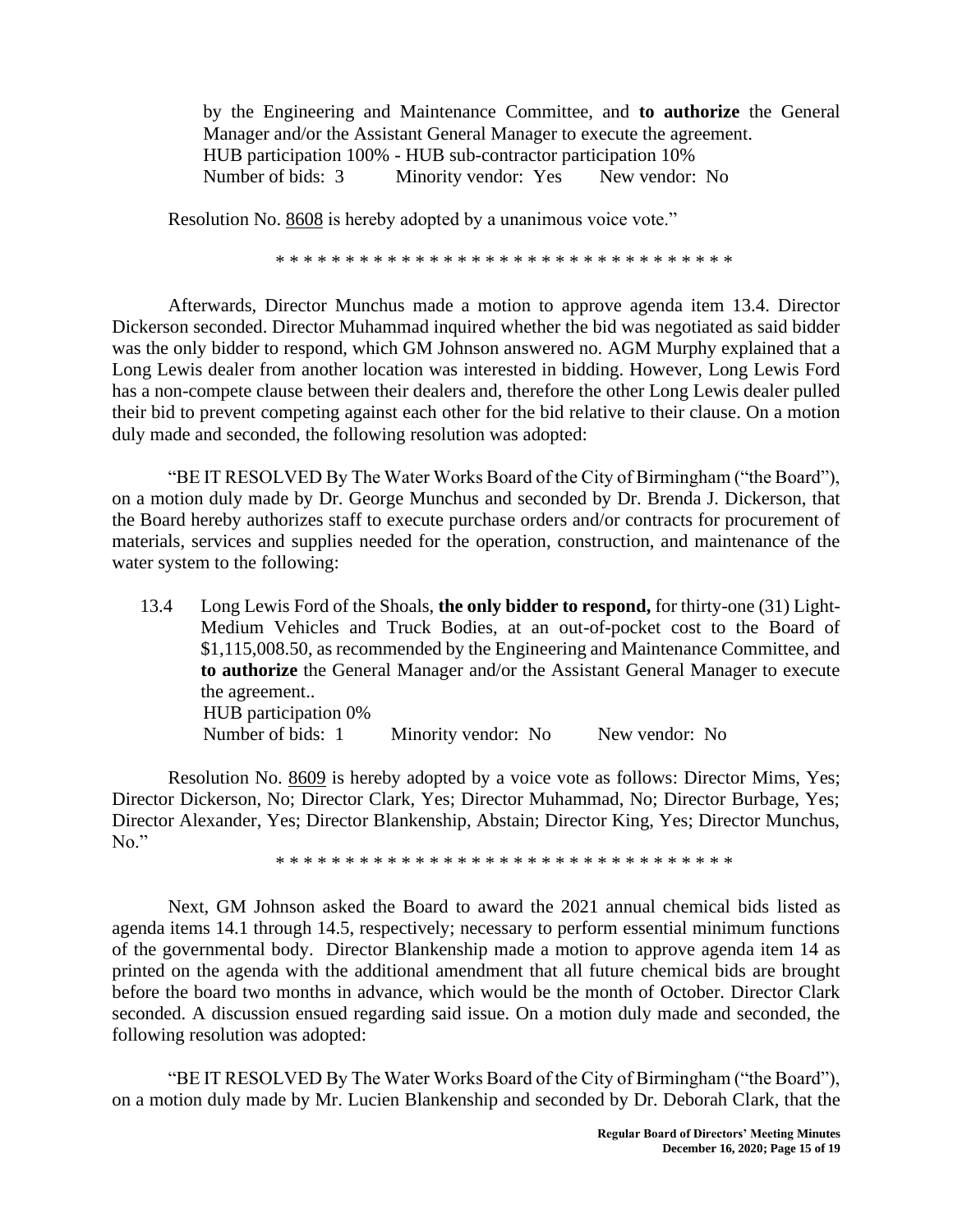Board hereby authorizes staff to execute purchase orders and/or contracts for 2021 annual chemical bids and that all future chemical bids are brought before the board two months in advance on the following:

- 14.1 Harcros Chemicals, **the lowest responsible and responsive bidder,** for Liquid Chlorine, at an estimated out-of-pocket cost to the Board of \$171,132.50. HUB participation 0% Number of bids: 3 Minority vendor: No New vendor: No
- 14.2 Univar USA, Inc., **the lowest responsible and responsive bidder,** for Hydrofluosilicic Acid, at an estimated out-of-pocket cost to the Board of \$268,963.60. HUB participation 0% Number of bids: 2 Minority vendor: No New vendor: No
- 14.3 Mississippi Lime, **the lowest responsible and responsive bidder,** for Bulk Hydrated Lime, at an estimated out-of-pocket cost to the Board of \$381,150.00. HUB participation 0% Number of bids: 3 Minority vendor: No New vendor: No
- 14.4 Allied Universal Corporations, **the lowest responsible and responsive bidder**, for Liquid Sodium Hypochlorite, at an estimated out-of-pocket cost to the Board of \$539,400.00. HUB participation 0% Number of bids: 4 Minority vendor: No New vendor: No
- 14.5 GEO Specialty Chemicals, **the lowest responsible and responsive bidder,** for dry pounds of Liquid Aluminum Sulfate, at an estimated out-of-pocket cost to the Board of \$865,840.00. HUB participation 0% Number of bids: 3 Minority vendor: No New vendor: No

Resolution No. 8610 is hereby adopted by a unanimous voice vote."

\* \* \* \* \* \* \* \* \* \* \* \* \* \* \* \* \* \* \* \* \* \* \* \* \* \* \* \* \* \* \* \* \*

Following, GM Johnson asked the Board to exercise its bid option and to authorize the General Manager and/or the Assistant General Manager to execute a 12-month bid extension for agenda items 15.1 through 15.3, respectively; necessary to perform essential minimum functions of the governmental body. Agenda item 15.1, G&C Supply, Co., Inc., the lowest responsible and responsive bidder, for estimated annual quantities of Full Circle Repair Clamps, at an estimated out-of-pocket cost to the Board of \$78,340.48. Agenda Item 15.2, Kemira Water Solutions, the lowest responsible and responsive bidder, for Liquid Ferric Sulfate, at an estimated out-of-pocket cost to the Board of \$2,772,000.00. Agenda item 15.3, Polytec, Inc., the lowest responsible and responsive bidder, for Liquid Calcium Hydroxide, at an estimated out-of-pocket cost to the Board of \$495,000.00. A director requested a separate vote for agenda items 15.1 through 15.3. Director Munchus moved agenda item 15.1 for discussion. Director Dickerson seconded. There was discussion on manufacturer diversity and HUB participation. After discussing, Director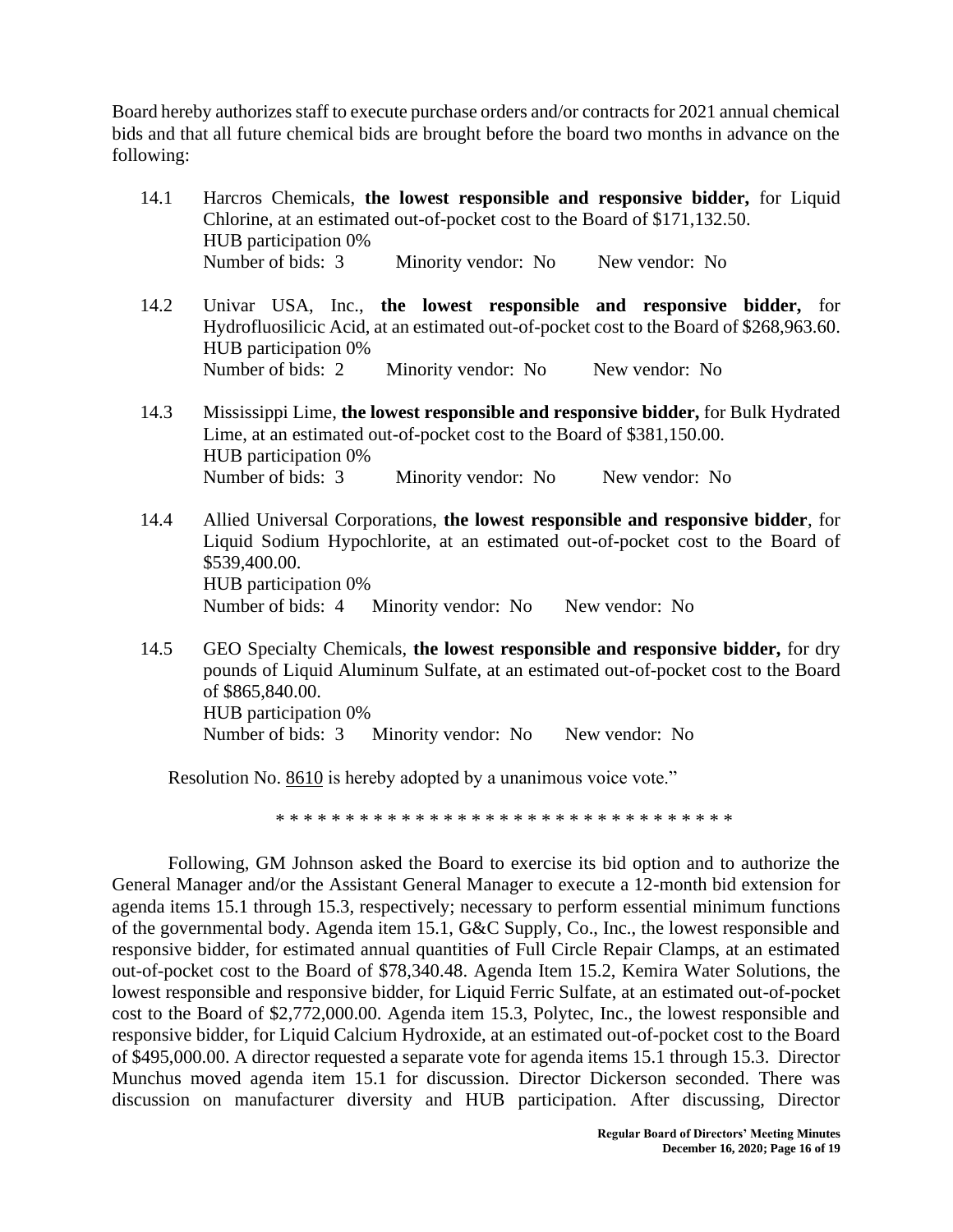Blankenship withdrew his motion to vote on items individually. He made a motion to vote on said items together. Director Dickerson seconded. On a motion duly made and seconded, the following resolution was adopted:

"BE IT RESOLVED By The Water Works Board of the City of Birmingham ("the Board"), on a motion duly made by Mr. Lucien Blankenship and seconded by Dr. Brenda J. Dickerson, that the Board hereby exercises its bid option to extend a 12-month contracts and to authorize the General Manager and/or Assistant General Manager to execute contracts as follows:

- 15.1 G&C Supply, Co., Inc., **the lowest responsible and responsive bidder,** for estimated annual quantities of Full Circle Repair Clamps, at an estimated out-of-pocket cost to the Board of \$78,340.48. HUB participation 0% Number of bids: 4 Minority vendor: No New vendor: No
- 15.2 Kemira Water Solutions, **the lowest responsible and responsive bidder,** for Liquid Ferric Sulfate, at an estimated out-of-pocket cost to the Board of \$2,772,000.00. HUB participation 0% Number of bids: 2 Minority vendor: No New vendor: No
- 15.3 Polytec, Inc., **the lowest responsible and responsive bidder,** for Liquid Calcium Hydroxide, at an estimated out-of-pocket cost to the Board of \$495,000.00. HUB participation 0% Number of bids: 2 Minority vendor: No New vendor: No

Resolution No. 8611 is hereby adopted by a unanimous voice vote."

\* \* \* \* \* \* \* \* \* \* \* \* \* \* \* \* \* \* \* \* \* \* \* \* \* \* \* \* \* \* \* \* \*

Next, GM Johnson asked the Board to consider and to approve a \$1,000,000.00 infrastructure investment in the City of Birmingham and the Housing Authority of The Birmingham District's CHOICE Neighborhood application to the United States Department of Housing and Urban Development regarding the Smithfield neighborhood located in the City of Birmingham; necessary to perform essential minimum functions of the governmental body, as set forth in agenda item 16. GM Johnson stated BWWB was contacted in Oct-Nov in relation to participating in the grant. Per GM Johnson, BWWB committed to support said grant with infrastructure work BWWB already planned in the area as part of BWWB's Main Replacement Program. In addition, he stated staff has previously identified projects in excess of the \$1,000,000.00. GM Johnson stated direct cash would not be given. Afterwards, Kelvin Datcher, City of Birmingham, presented information to the board and answered questions. There was much discussion on said topic. Director Blankenship made a motion to amend agenda item 16 to request the board to approve an infrastructure investment commitment to the Birmingham District's CHOICE Neighborhood Program in an amount not to exceed\$1,800,000.00 without authorization of the board. Director Munchus seconded. On a motion duly made and seconded, the following resolution was adopted:

"BE IT RESOLVED By The Water Works Board of the City of Birmingham ("the Board"), on a motion duly made by Mr. Lucien Blankenship and seconded by Dr. George Munchus, that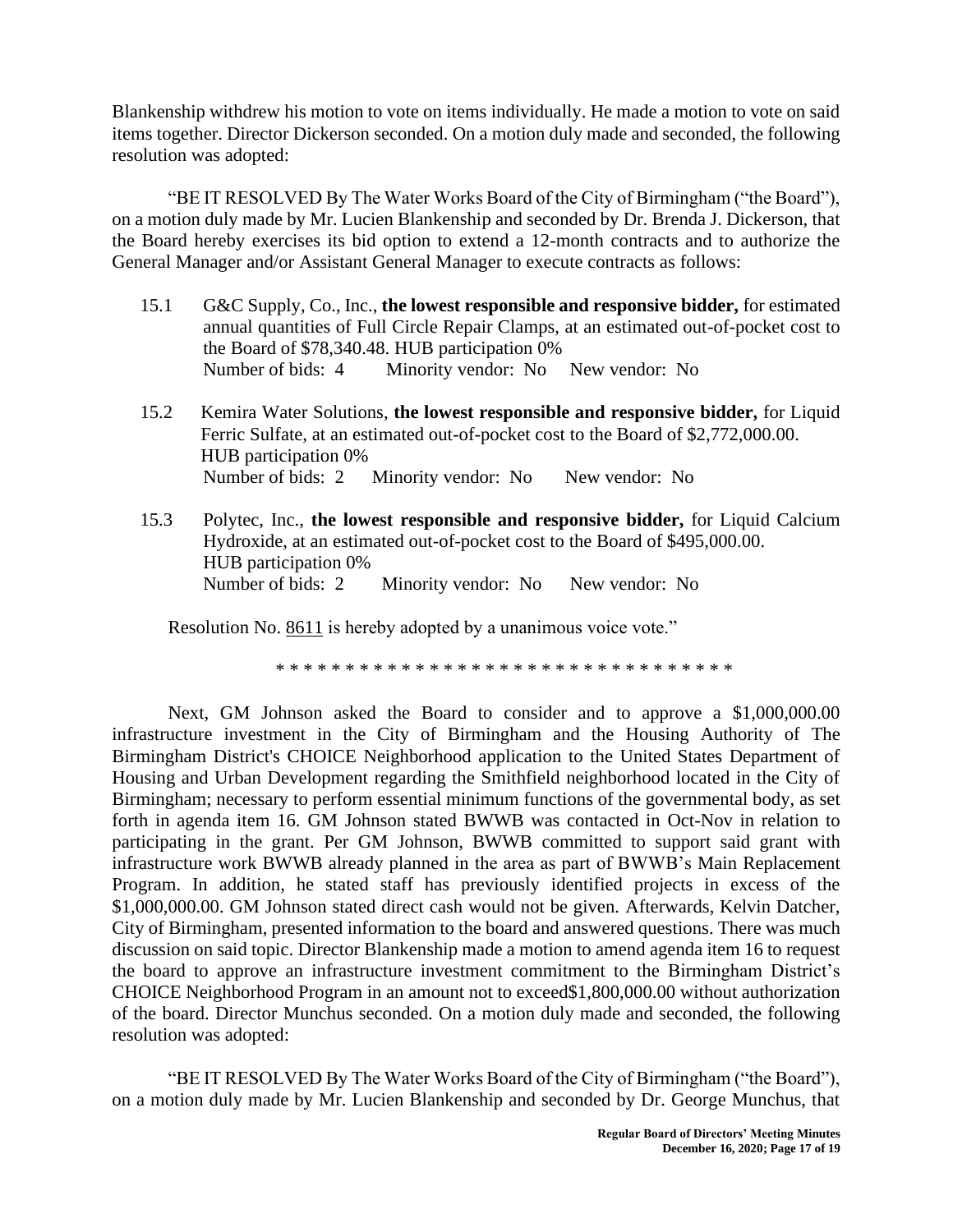the Board hereby approves an infrastructure investment commitment in an amount not to exceed \$1,800,000.00 without authorization of the board. Resolution No. 8612 is hereby adopted by a unanimous roll call vote."

\* \* \* \* \* \* \* \* \* \* \* \* \* \* \* \* \* \* \* \* \* \* \* \* \* \* \* \* \* \* \* \* \*

Following, Director Blankenship made a motion to hear agenda item 18 before agenda item 17. Director Clark seconded. Thus, GM Johnson asked the Board to hear a report on Jefferson County's billings, collections and fees for the period January 2019 through November 2020; necessary to perform essential minimum functions of the governmental body, as set forth in agenda item 18. AGM Fisher presented information on said topic. Then, Director Muhammad made a motion to cancel the sewer collection contract if negotiations have not begun within 60 days. Director Dickerson seconded. Attorney Parnell advised the board that if contract is cancelled, it will remain in effect for 365 days even if they issue a 60-day notice. The motion failed with a 4- 4-1 roll call vote. Following, Director Blankenship made a motion for staff to provide a status report within 30 days on the Jefferson County Sewer contract negotiations. Director Dickerson seconded. On a motion duly made and seconded, the following resolution was adopted:

"BE IT RESOLVED By The Water Works Board of the City of Birmingham ("the Board"), on a motion duly made by Mr. Lucien Blankenship and seconded by Dr. Brenda J. Dickerson, that the Board hereby authorizes staff to provide a status report within 30 days on the Jefferson County Sewer contract negotiations. Resolution No. 8613 is hereby adopted by a roll call vote on December 16, 2020 as follows: Director Mims, Yes; Director Dickerson, Yes; Director Clark, Yes; Director Muhammad, Yes; Director Burbage, No; Director Alexander, No; Director Blankenship, Yes; Director King, Yes; Director Munchus, Yes."

\* \* \* \* \* \* \* \* \* \* \* \* \* \* \* \* \* \* \* \* \* \* \* \* \* \* \* \* \* \* \* \* \*

Next, GM Johnson asked the Board to approve the reimbursement of legal fees incurred by directors and former employees for the purpose of defending and having legal representation, while acting in the proper interest of The Water Works Board of the City of Birmingham, as allowed under Article VI, paragraph 6.05, of The Water Works Board of the City of Birmingham's Certificate of Amendment and Restatement of Certificate of Incorporation; necessary to perform essential minimum functions of the governmental body, as set forth in agenda item 17. The directors asked questions and expressed concerns on said item. There was much discussion on the topic. Attorney Parnell also provided his opinion on the issue and explained the board's process if they chose to vote in favor. Director Burbage made a motion to approve. Director Munchus seconded. The agenda item failed with 2 votes in favor, 5 against and 2 abstentions by a roll call vote.

\* \* \* \* \* \* \* \* \* \* \* \* \* \* \* \* \* \* \* \* \* \* \* \* \* \* \* \* \* \* \* \* \*

Subsequently, agenda item 19 addressed new business. Director Muhammad made a motion that no water treatment plant would be allowed to operate with only one plant operator. There was discussion among the group on the urgency of filling the positions, safety, and cost. Director Dickerson seconded. GM Johnson asked to make a recommendation. He indicated that an operator water apprentice program was already in place and stated that staff could fund the